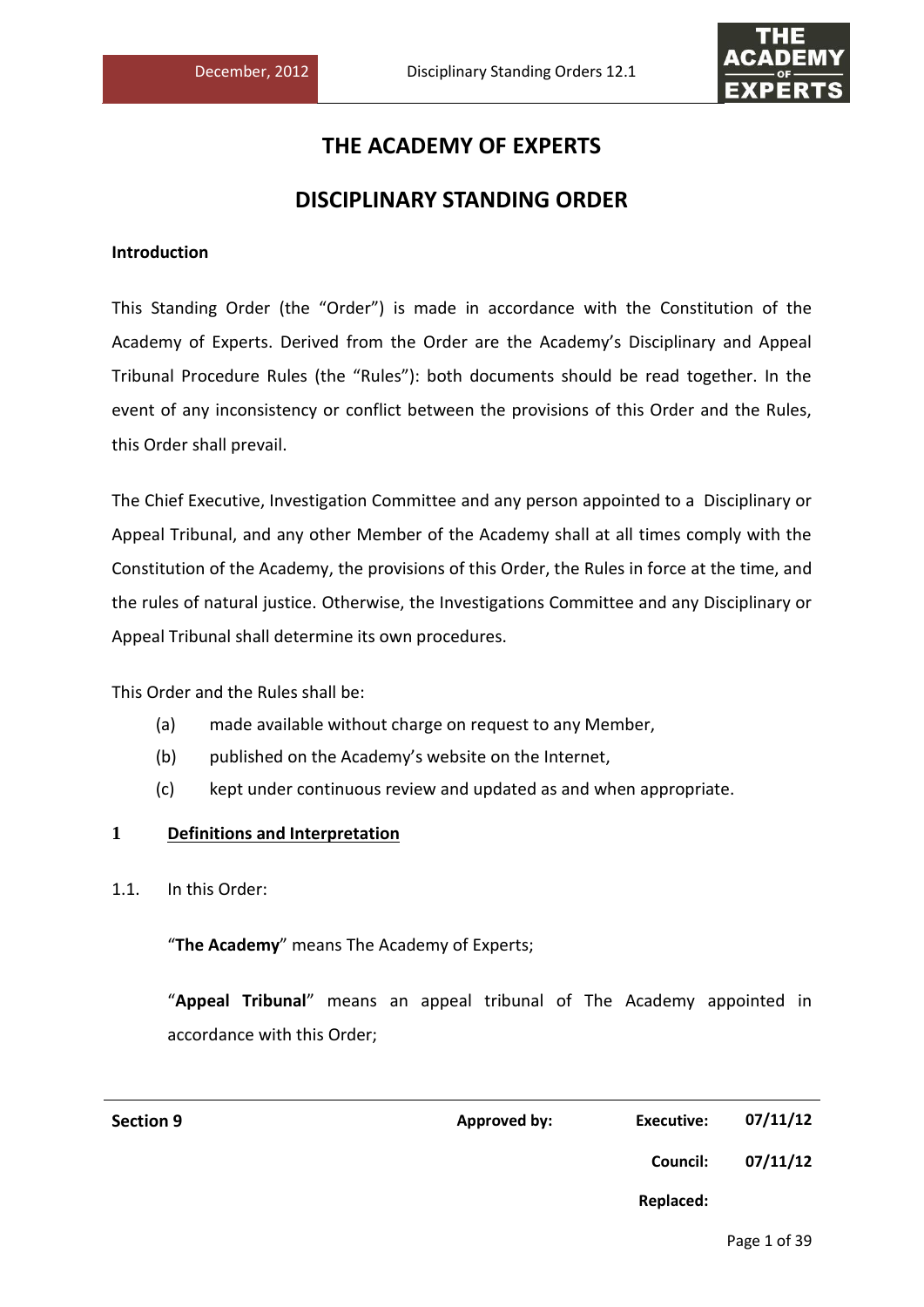

"**Chairman of the Investigations Committee**" means the person appointed by the Council to chair the Investigations Committee in accordance with paragraph 5.2 of this Order;

"**Chairman of the Disciplinary Tribunal**" means the person appointed to chair the Disciplinary Tribunal in accordance with paragraph 6.3.1 of this Order;

"**Chairman of the Appeal Tribunal**" means the person appointed to chair the Appeal Tribunal in accordance with paragraph 7.3.1 of this Order;

"**the Chief Executive**" means the Chief Executive of The Academy;

"**Complaint**" means information presented by a member or by any other person or body about a member of The Academy indicating that a member may have been guilty of improper conduct;

"**Complainant**" means a person who has presented a complaint;

"**Complaint Form**" means a form or such other questionnaire as may from time to time be prescribed by the Chief Executive for the purpose of obtaining essential information about a complaint;

"**Consent Order**" means an Order made by the Investigations Committee in accordance with this Order,

"**Convening Notification**" is a notification served by the Chief Executive in accordance with paragraph 6.5 or paragraph 7.5 of this Order';

"**Council**" means the Council of The Academy;

"**Court**" means any court of law, tribunal or arbitral body;

| <b>Section 9</b> | <b>Approved by:</b> | <b>Executive:</b> | 07/11/12 |
|------------------|---------------------|-------------------|----------|
|                  |                     | Council:          | 07/11/12 |
|                  |                     | <b>Replaced:</b>  |          |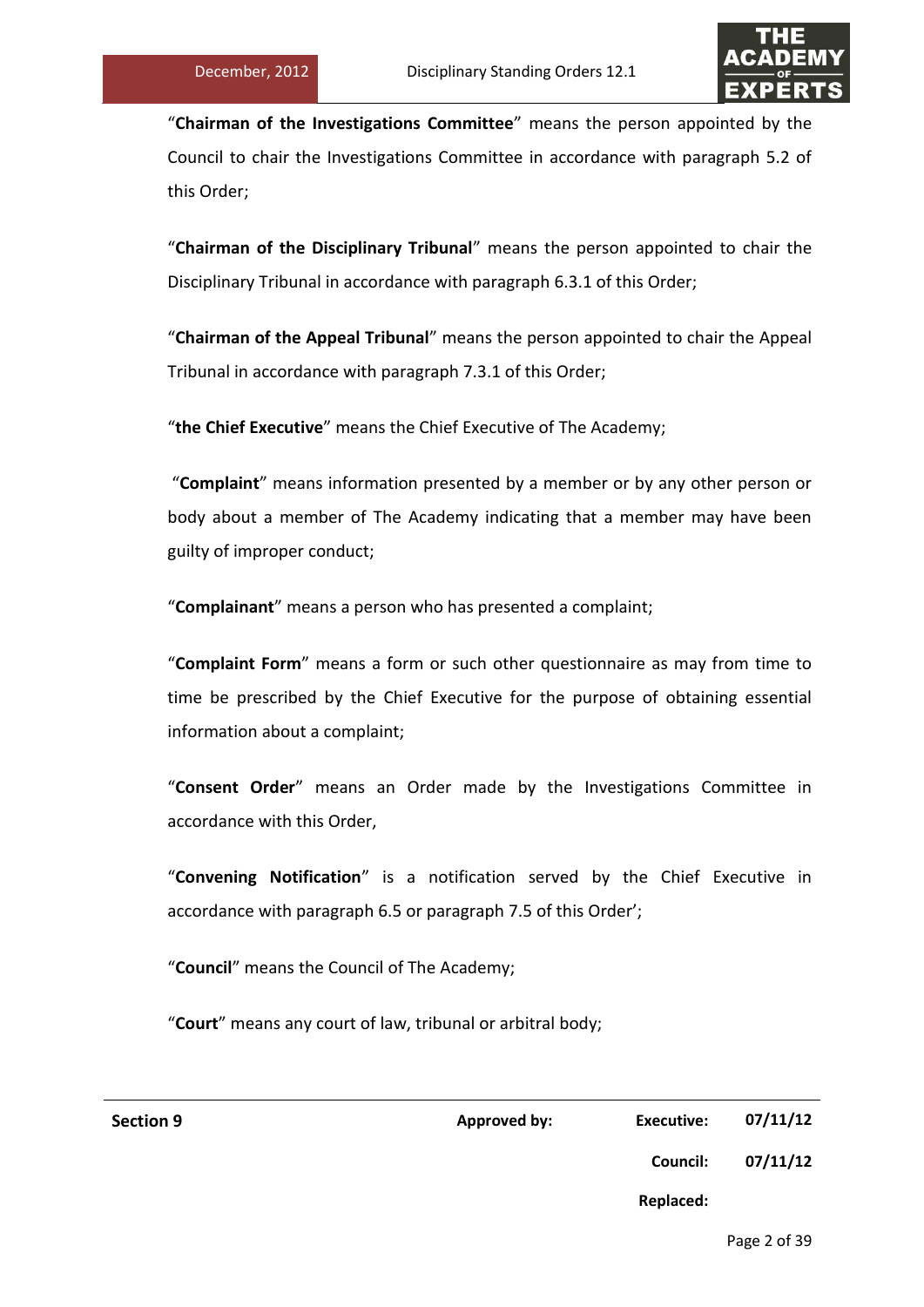

"**Disciplinary Committee**" means the Disciplinary Committee of The Academy appointed in accordance with The Academy's Constitution;

"**Disciplinary Proceedings**" means any proceedings carried on by or before a Disciplinary Tribunal or Appeal Tribunal in accordance with this Order;

"**Disciplinary Tribunal**" means a Disciplinary Tribunal of The Academy appointed in accordance with this Order;

"**Dispute Resolver**" means a member who is qualified as a Dispute Resolver and is on the Register of Qualified Dispute Resolvers;

"the **Executive**" means the Executive of The Academy, which for the purposes of this Order shall include all executive officers;

"**Improper Conduct**" has the meaning given by paragraph 2 of this Order;

"**Investigations Committee**" means the Investigations Committee of The Academy appointed in accordance with this Order;

"**Lay Member**" means a person who does not hold any grade of membership of The Academy;

**"Legal Practitioner"** means a person who practises or has practised as a Barrister or Solicitor in England and Wales, Northern Ireland or an equivalent Common Law jurisdiction; or as an Advocate in Scotland.

"**Member**" means a person holding any grade of membership of The Academy including fellow, member, associate member, student member or any other grade of membership which The Academy may institute from time to time;

| <b>Section 9</b> | <b>Approved by:</b> | <b>Executive:</b> | 07/11/12 |
|------------------|---------------------|-------------------|----------|
|                  |                     | Council:          | 07/11/12 |
|                  |                     | Replaced:         |          |
|                  |                     |                   |          |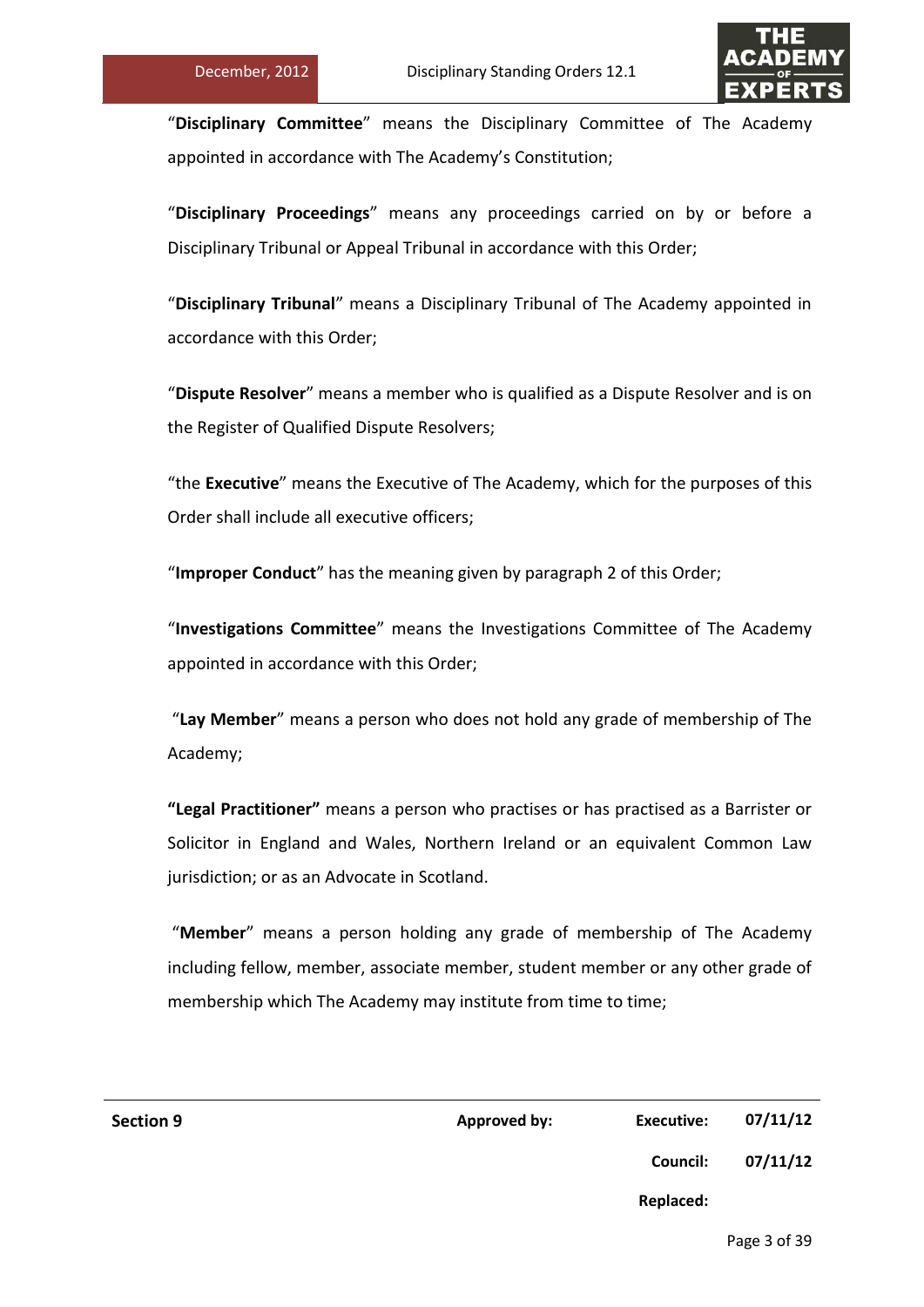

"**Presenting Officer**" means the person appointed by the Investigations Committee to present the Committee's case before a Disciplinary Tribunal or Appeal Tribunal.

"**Representative**", in relation to a Member facing disciplinary action under this Order, means any person (who may, or may not be a Legal Practitioner) appointed by the Member by written instruction to represent him;

"**the Secretary**" means the Secretary of The Academy;

# Maintenance of Records

1.2. Relevant papers and records may be maintained in electronic format.

# Interpretation

- 1.3. The Interpretation Act 1978 applies to this Order in the same way as it applies to an enactment.
- 1.4. Throughout this Order:
	- 1.4.1 Words denoting the masculine gender include the feminine and vice versa;
	- 1.4.2 Words importing the singular also include the plural and vice versa, where the context so requires;
	- 1.4.3 References to persons include references to companies, authorities, boards, departments or other bodies; and
	- 1.4.4 Any period expressed as a number of days shall be taken to mean "clear days". Accordingly, the day on which the period begins and (if the end of the period is defined by reference to an event) the day on which that event occurs are not included.

| 07/11/12 | Executive:      | Approved by: | <b>Section 9</b> |
|----------|-----------------|--------------|------------------|
| 07/11/12 | <b>Council:</b> |              |                  |
|          | Replaced:       |              |                  |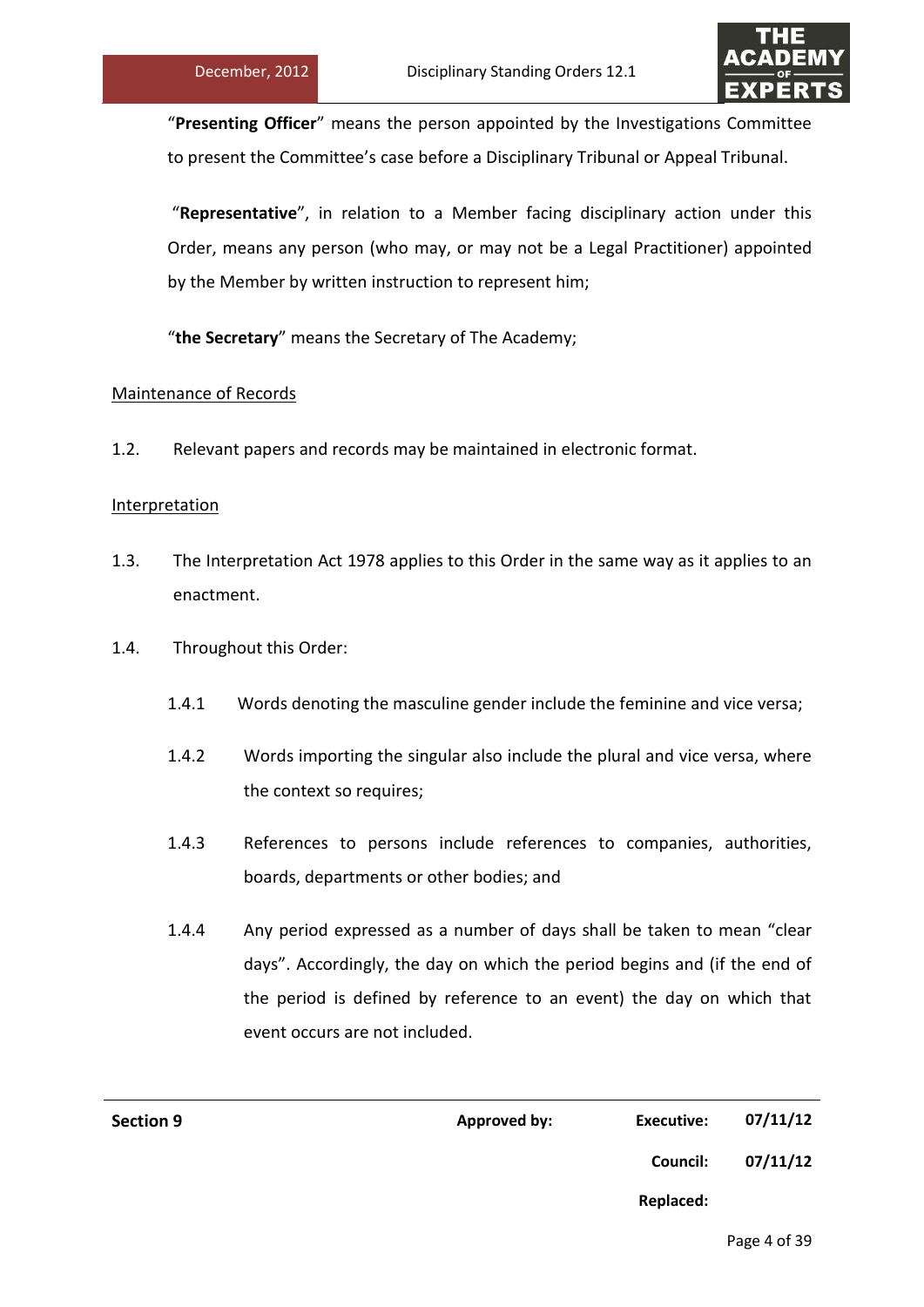

# **2. Improper Conduct and Liability for Disciplinary Action**

- 2.1. For the purposes of this paragraph, the term 'Member' shall include reference to a former Member.
- 2.2. This paragraph is not prevented from applying because the Complaint is based on a matter alleged to have occurred:
	- 2.2.1. outside the United Kingdom; or
	- 2.2.2. at a time when the person was not a Member of the Academy.
- 2.3. The Investigations Committee is obliged by paragraph 5 of this Order to consider and, where it appears justified, investigate with any Complaint, charge or allegation of Improper Conduct against a Member in order to determine whether there is prima facie evidence of any Improper Conduct and, if so, whether the conduct (if proved) is sufficiently serious that it should be the subject of Disciplinary Proceedings.
- 2.4. When considering whether the conduct of a member, if proved, amount to Improper Conduct, there is no burden or standard of proof. Ultimately, it is a question for a Tribunal applying its own professional judgement.
- 2.5. Improper Conduct, includes, but is not limited to:
	- 2.5.1. A contravention of, or failure to comply with, any provision of any enactment, any procedure rule or practice direction which applies in the civil or criminal courts, or any order of the civil or criminal courts with which it is the Member's duty to comply.
	- 2.5.2. A conviction or caution in the United Kingdom for a criminal offence, or a conviction elsewhere for an offence which, if committed in England and Wales, would constitute a criminal offence.

| Approved by: | <b>Executive:</b> | 07/11/12 |
|--------------|-------------------|----------|
|              | <b>Council:</b>   | 07/11/12 |
|              | Replaced:         |          |
|              |                   |          |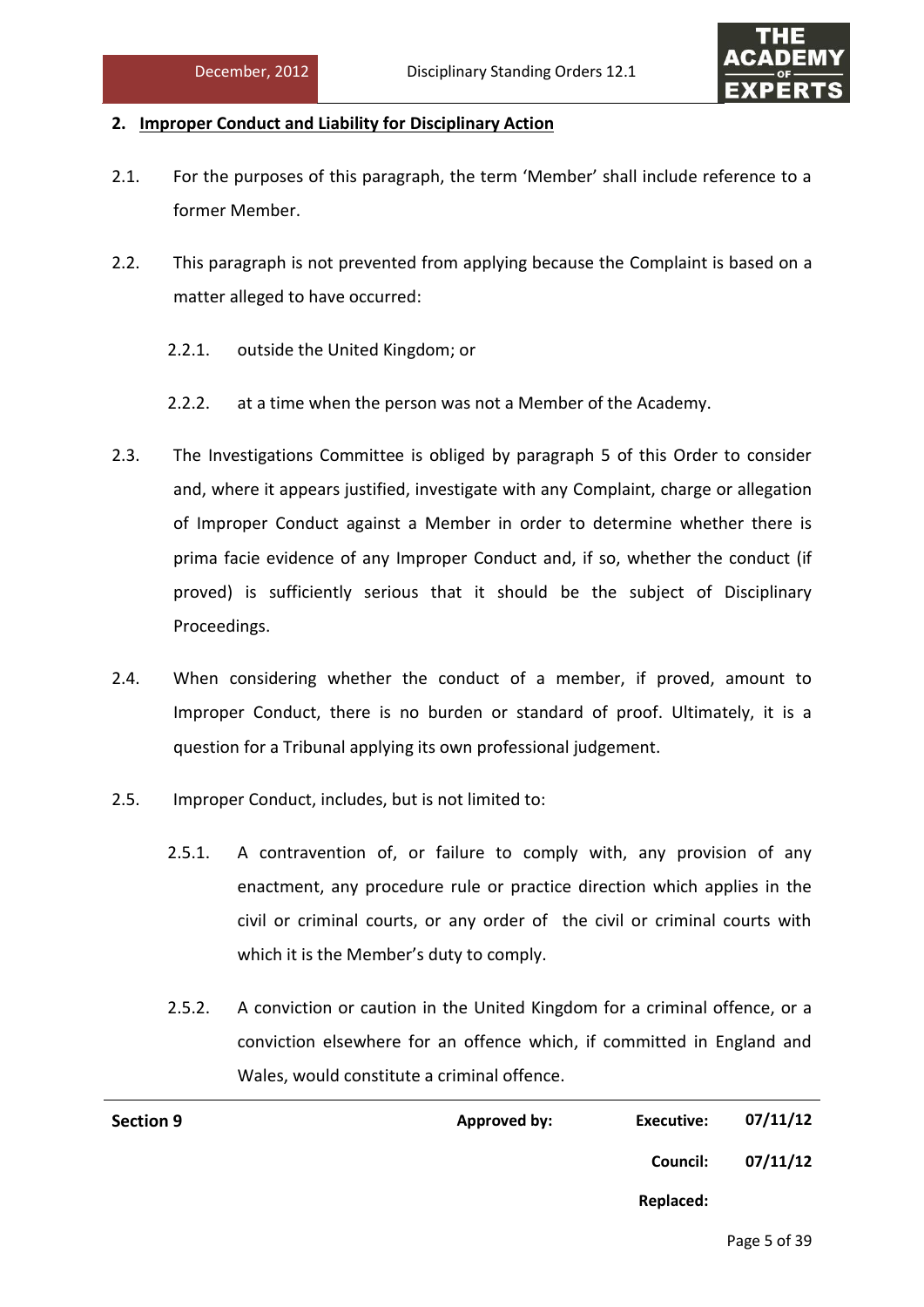

- 2.5.3. A determination by any statutory, chartered or other professional regulatory body in the United Kingdom to the effect that the person's fitness to practise as a member of that profession is impaired or that the person is guilty of professional misconduct (however described), or a determination by a regulatory body elsewhere to the same effect.
- 2.5.4. A failure to perform any professional services or duties with such a degree of professional competence, due care and skill as may reasonably be expected, or a failure to perform the professional services or duties at all.
- 2.5.5. A breach of any published or adopted code of professional conduct of the Academy.
- 2.5.6. Any conduct which has brought, or has the potential to, bring discredit upon The Academy.
- 2.6. For the purposes of paragraph 2.5 references to a conviction include a conviction by a Court Martial.
- 2.7. By virtue of section 14(1) of the Powers of Criminal Courts (Sentencing) Act a conviction of an offence for which an order is made discharging the person absolutely or conditionally shall be deemed not to be a conviction for the purposes of this order, although such an order shall not preclude a determination by the Investigations Committee that the conduct leading to the order of absolute or conditional discharge is conduct that, if proved, is sufficiently serious that it should be the subject of Disciplinary Proceedings. ,

# **3. Proof of certain matters**

- 3.1. For the purposes of this Order and the Rules:
	- 3.1.1. Production of a certificate purporting to be under the hand of a competent officer of a Court in the United Kingdom or overseas that a person has been

| <b>Section 9</b> | <b>Approved by:</b> | <b>Executive:</b> | 07/11/12 |
|------------------|---------------------|-------------------|----------|
|                  |                     | Council:          | 07/11/12 |
|                  |                     | Replaced:         |          |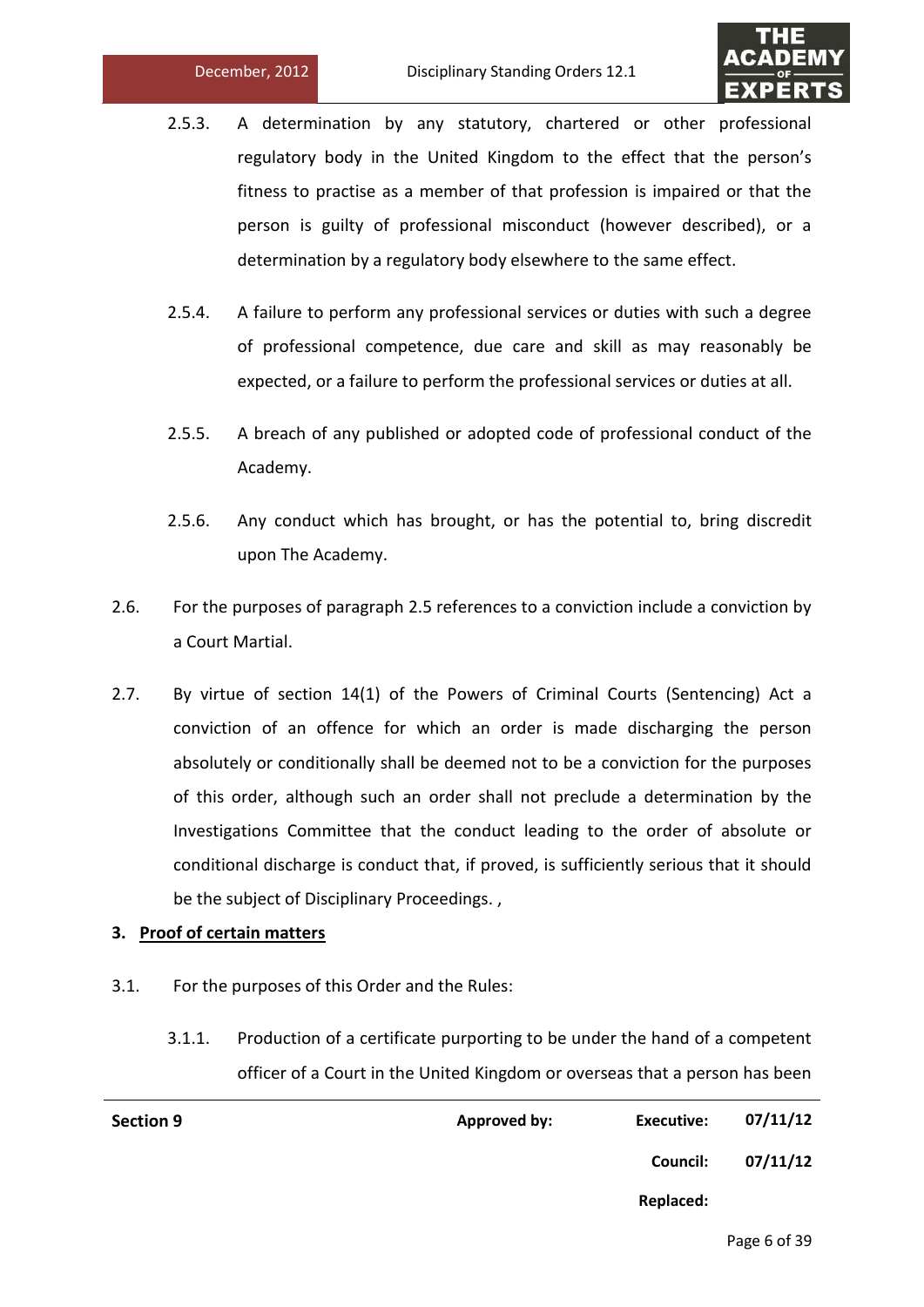

convicted of a criminal offence or, in Scotland, an extract conviction, shall, except where the person was discharged by the Court absolutely or conditionally, be conclusive evidence of the offence committed and of the findings of fact upon which it was based.

- 3.1.2. Production of a certificate signed by a police officer or Crown Prosecutor that a person has been cautioned for a criminal offence shall be conclusive evidence of the offence committed and of the facts upon which the caution was based.
- 3.1.3. Production of a certificate signed by an officer of a regulatory body that has made a determination about the conduct of a person shall be conclusive evidence of that determination and the facts found proved in relation to it. For the purposes of this paragraph, the official publication of such determination or finding of fact by the regulatory body on its website or in any other official publication shall be deemed to be a certificate signed by an officer of that regulatory body.

# **4. Complaint of Improper Conduct**

- 4.1. Any person is entitled to make a complaint of Improper Conduct about a Member to the Chief Executive. Thereafter, the Chief Executive shall supply a Complaint Form to the Complainant for completion and upon receiving a completed Complaint Form, the Chief Executive shall refer the matter to the Investigations Committee for consideration and/or investigation.
- 4.2. It shall be the duty of every Member to report to the Chief Executive any matter that may give rise to a Complaint of Improper Conduct against any other Member.
- 4.3. In the event of the Chief Executive becoming aware of judicial criticism of a Member, the Chief Executive will immediately refer the matter to the Investigations Committee.

| <b>Section 9</b> | Approved by: | Executive: | 07/11/12 |
|------------------|--------------|------------|----------|
|                  |              | Council:   | 07/11/12 |
|                  |              | Replaced:  |          |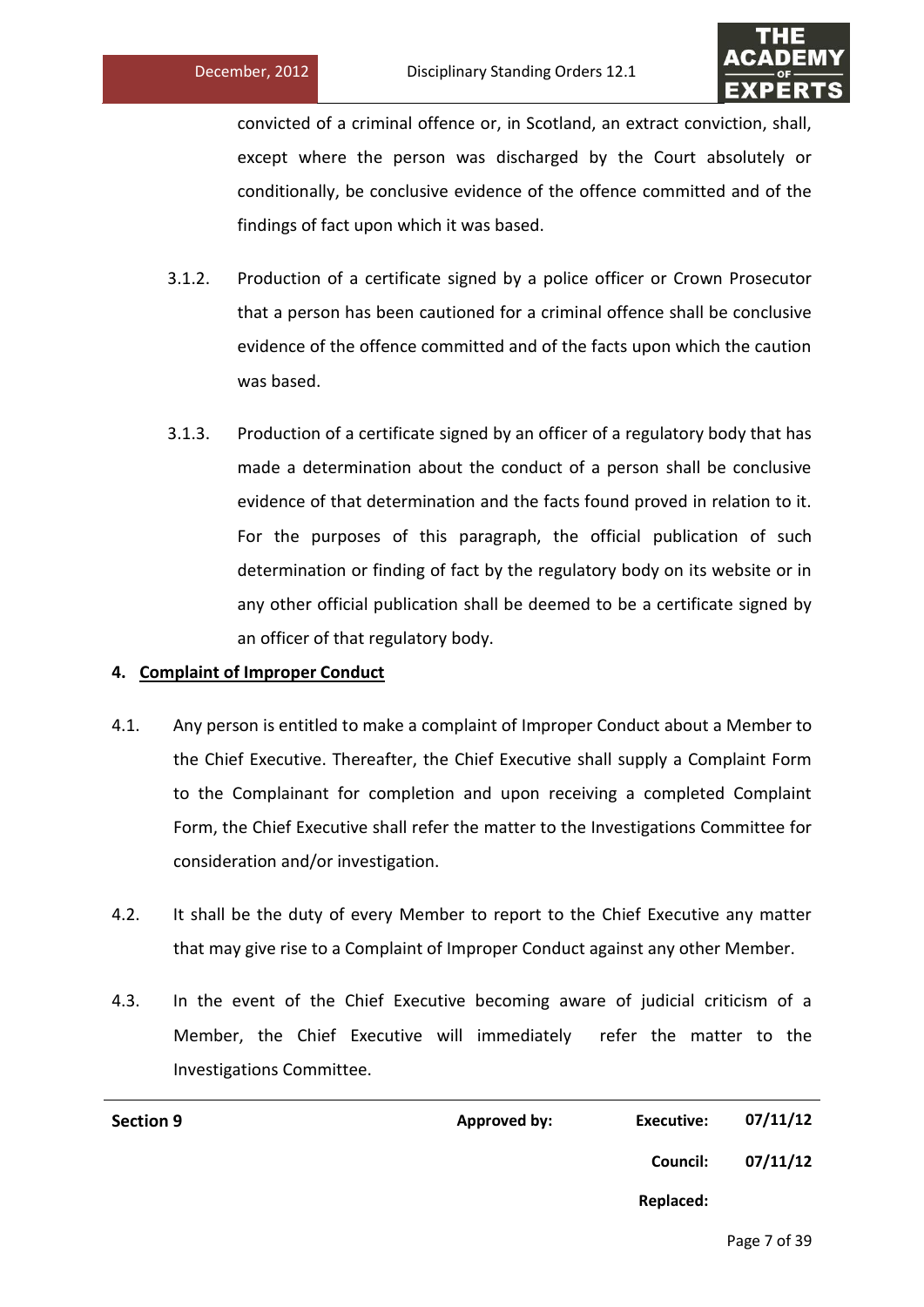

- 4.4. The Chief Executive may refer any matter to the Investigations Committee without a report or Complaint being received.
- 4.5. In the case of matters falling within paragraphs 4.2 to 4.4, the Chief Executive shall refer the matter to the Investigations Committee as a Complaint in such form as he considers appropriate.

# **5. The Investigations Committee**

# Establishment and Function of the Investigations Committee

5.1. The Council shall establish an Investigations Committee to investigate and determine Complaints of Improper Conduct in accordance with this Order.

# Constitution of the Investigations Committee

- 5.2. The Investigations Committee shall consist of five people appointed by the Council who shall not be members of the Council or of the Executive. It shall be chaired by a Legal Practitioner and shall include at least two Fellows and one Dispute-Resolver Member. The Dispute-Resolver Member shall be of at least two years standing as a Member.
- 5.3. At least three members of the Investigations Committee (one of whom shall be the Chairman) shall:
	- 5.3.1. investigate any Complaint referred to it and in so doing may interview any Member or any other person, and/or call for such evidence, including documents or records, from any Member or any other person as it considers necessary; and
	- 5.3.2. consider whether to oppose any appeal brought pursuant to paragraph 7.2.

| <b>Section 9</b> | <b>Approved by:</b> | <b>Executive:</b> | 07/11/12 |
|------------------|---------------------|-------------------|----------|
|                  |                     | <b>Council:</b>   | 07/11/12 |
|                  |                     | Replaced:         |          |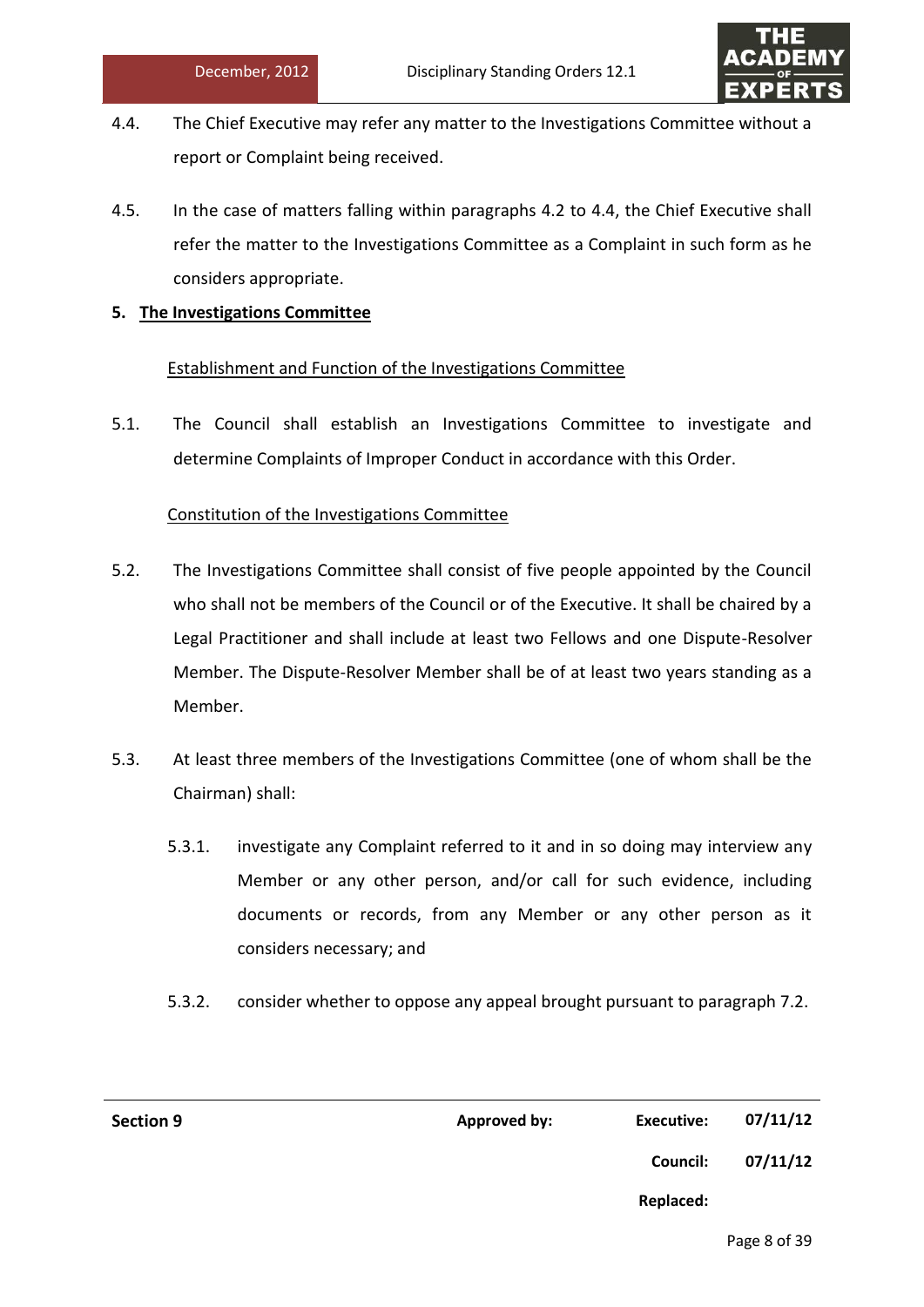

5.4. Where the Chairman of the Investigations Committee considers it desirable, the Chief Executive may co-opt any person to the Investigations Committee for the purposes of assisting in the determination of the Complaint.

### Confidentiality

5.5. Every person appointed or co-opted to the Investigations Committee will be required to sign a confidentiality agreement. The Chief Executive will not provide case papers to any person until he is in receipt of the signed confidentiality agreement.

# Conflict of Interest

- 5.6. No member of the Investigations Committee shall consider any Complaint in which he has, may have, or may be perceived as having a conflict of interest.
- 5.7. Where a member of the Investigations Committee considers that he has, may have or may be perceived as having a conflict of interest in relation to a Complaint, he must immediately notify the Chairman of the Investigations Committee. The Chairman, in his absolute discretion, may require that member to recuse himself from further investigation of the said Complaint.

# Deferral of the Investigation

- 5.8. As a general principle, a complaint referred to Investigations Committee shall be considered as soon as is practicable.
- 5.9. In any case in which the conduct complained of is, or may be, the subject of proceedings in the civil or criminal courts, or any alternative dispute resolution process; or in any other case where the Investigations Committee considers that it would be inappropriate for the Complaint to be investigated at that time, the Investigations Committee may determine that the Complaint will not be considered

| <b>Section 9</b> | <b>Approved by:</b> | <b>Executive:</b> | 07/11/12 |
|------------------|---------------------|-------------------|----------|
|                  |                     | Council:          | 07/11/12 |
|                  |                     | Replaced:         |          |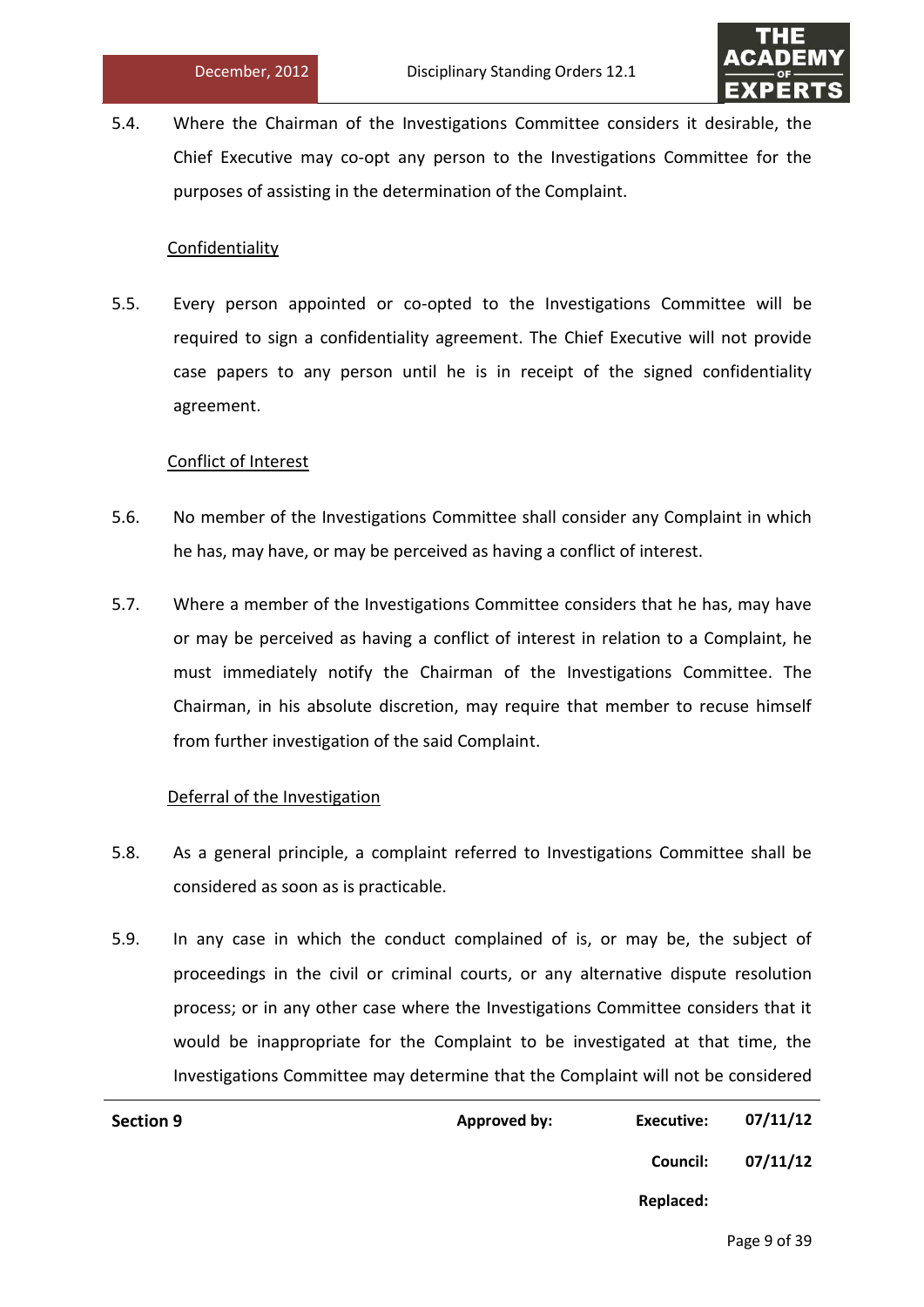

further until such future date or event as the Committee shall specify and shall notify the Chief Executive accordingly.

5.10. Where the Investigations Committee notifies the Chief Executive of a determination made in accordance with paragraph 5.9, the Chief Executive shall ensure that the Complaint is re-referred to the Investigations Committee at the date or upon the event specified within the notification.

# Limitation

- 5.11. In cases where the Investigations Committee is satisfied that the Complaint relates to conduct which is alleged to have occurred (or in the case of a number of connected allegations, the most recent of which is alleged to have occurred) more than 6 months prior to the Chief Executive being required by paragraph 4.1 or 4.5 of this Order to refer the Complaint to the Investigations Committee:
	- 5.11.1. Save in the circumstances provided for hereunder, the Investigations Committee shall notify the Chief Executive that the Complaint will not be dealt with and shall specify the reason for its decision.
	- 5.11.2. The Investigations Committee may consider any such Complaint if it is satisfied that:
		- 5.11.2.1. the Complainant has provided evidence that it was not reasonably practicable for him to have made the Complaint at any earlier time; or
		- 5.11.2.2. in all of the circumstances, including (but not limited to):
			- 5.11.2.2.1. the apparent seriousness of the Complaint,

| <b>Section 9</b> | <b>Approved by:</b> | <b>Executive:</b> | 07/11/12 |
|------------------|---------------------|-------------------|----------|
|                  |                     | Council:          | 07/11/12 |
|                  |                     | <b>Replaced:</b>  |          |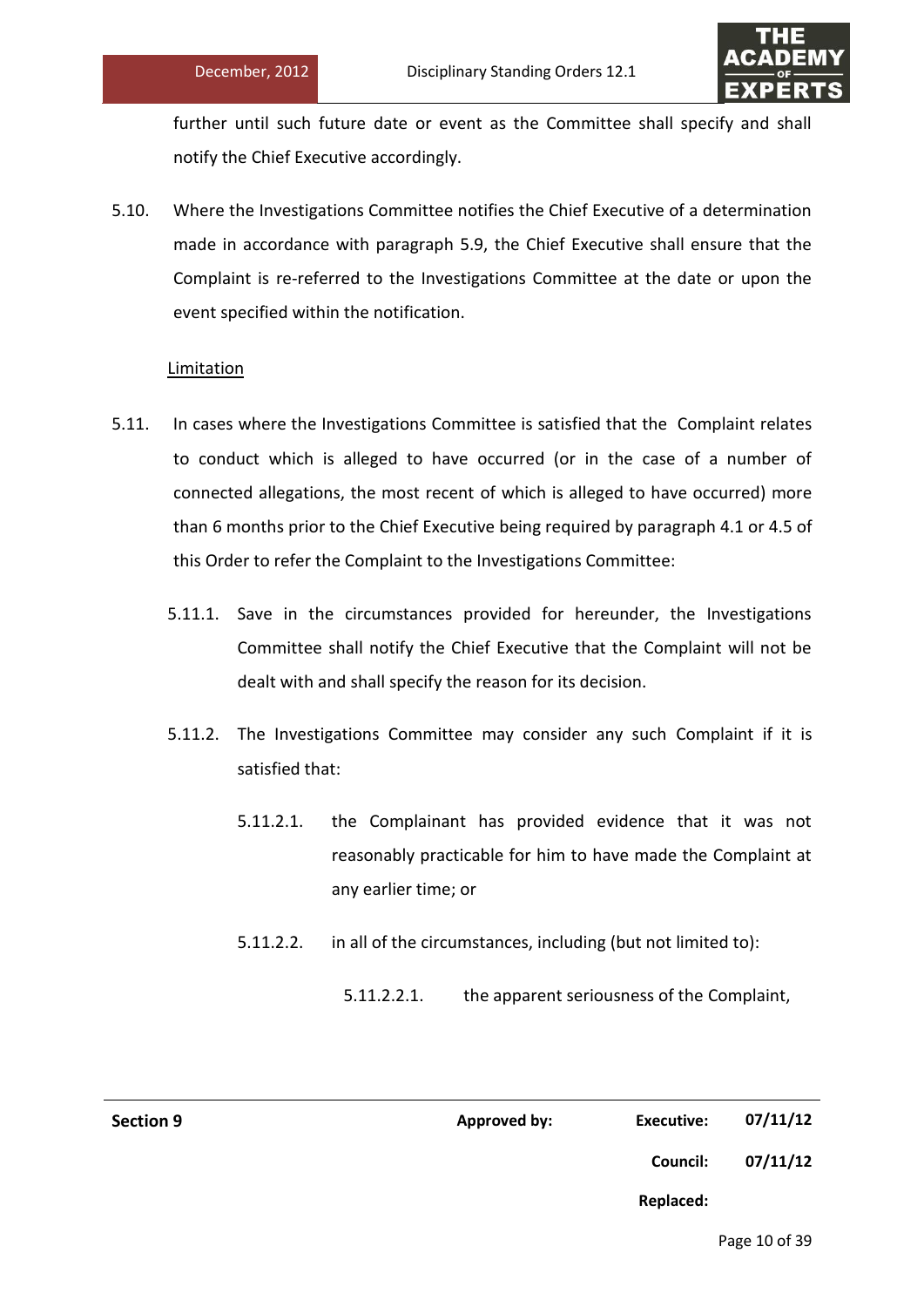

5.11.2.2.2. the likelihood that the delay may prejudice the conduct of the investigation or the ability of the Member to answer the Complaint,

it is necessary for the protection of members of the public and/or the reputation of The Academy, or is otherwise in the public for the Complaint to be considered by the Committee; or

- 5.11.2.3. the Complaint substantially duplicates a Complaint which has previously been referred Investigation Committee and where the investigation of the same, or any Disciplinary Proceedings in relation to the same are not yet concluded; and in such circumstances paragraph 5.12 shall apply.
- 5.11.3. The limitation within this paragraph shall not apply to a Complaint which has not been considered by reason of a decision of Investigations Committee pursuant to paragraph 5.9.

# Duplicated Complaints

- 5.12. Where the Investigations Committee is satisfied that a Complaint referred to it substantially duplicates a Complaint which has previously been referred, then that Complaint will not be dealt with separately from the original Complaint, except that:
	- 5.12.1. where the previous Complaint has already led to a Consent Order or Disciplinary Proceedings which are concluded, the Investigations Committee may consider any aspect of the further Complaint that does not form part of the previous Complaint, provided that it sufficiently serious so that it should be the subject of separate consideration. For the purposes of paragraph 5.10, such aspect of the further Complaint shall be treated as a

| <b>Section 9</b> | Approved by: | Executive:      | 07/11/12 |
|------------------|--------------|-----------------|----------|
|                  |              | <b>Council:</b> | 07/11/12 |
|                  |              | Replaced:       |          |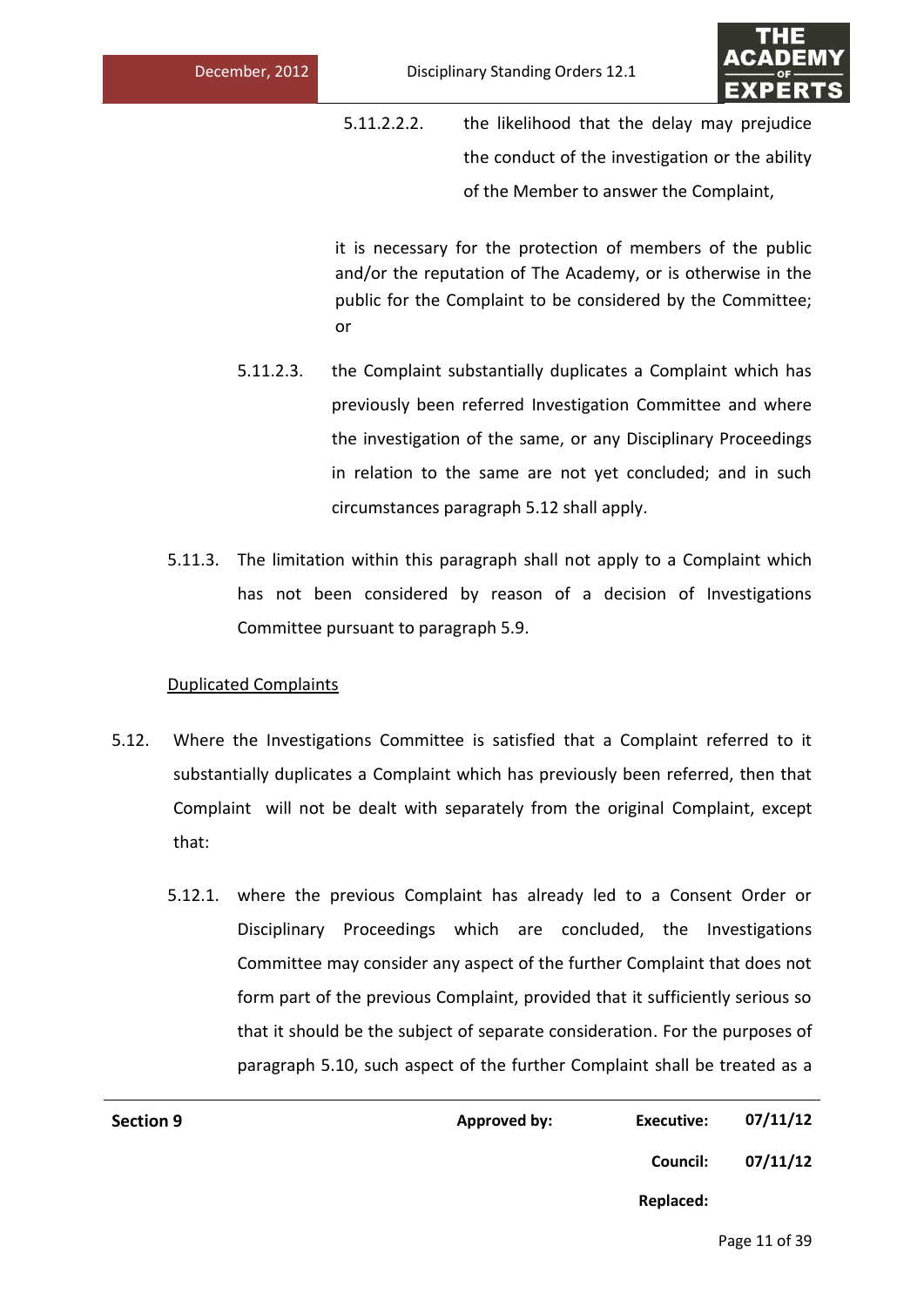

specific Complaint made on the date upon which the further Complaint was made;

- 5.12.2. where the previous Complaint remains the subject of an investigation (and whether or not the further Complaint has been presented within the period specified in paragraph 5.11), the Investigations Committee may investigate the further Complaint (or any aspect of it) if it considers it appropriate to do so; and
- 5.12.3. where the previous Complaint is the subject of proceedings before the Disciplinary Tribunal, the Investigations Committee may investigate the further Complaint (or any aspect of it) if it considers it appropriate to do so and, thereafter, it shall determine whether to seek to amend the charge already laid before the Disciplinary Committee.

# Determinations of the Investigations Committee

- 5.13. Having completed such investigations as it considers appropriate in the circumstances, the Investigations Committee shall determine whether:
	- 5.13.1. there is prima facie evidence that the Member is guilty of Improper Conduct; and, if so, whether
	- 5.13.2. the conduct (if proved) is sufficiently serious that it should be the subject of Disciplinary Proceedings.
- 5.14. In cases where the Investigations Committee has determined, in accordance with paragraphs 5.13.1 and 5.13.2, that there is prima facie evidence of Improper Conduct that is sufficiently serious that it should be the subject of Disciplinary Proceedings, the Committee may either:

5.14.1. seek the Member's agreement to a Consent Order, or

| <b>Section 9</b> | Approved by: | Executive: | 07/11/12 |
|------------------|--------------|------------|----------|
|                  |              | Council:   | 07/11/12 |
|                  |              | Replaced:  |          |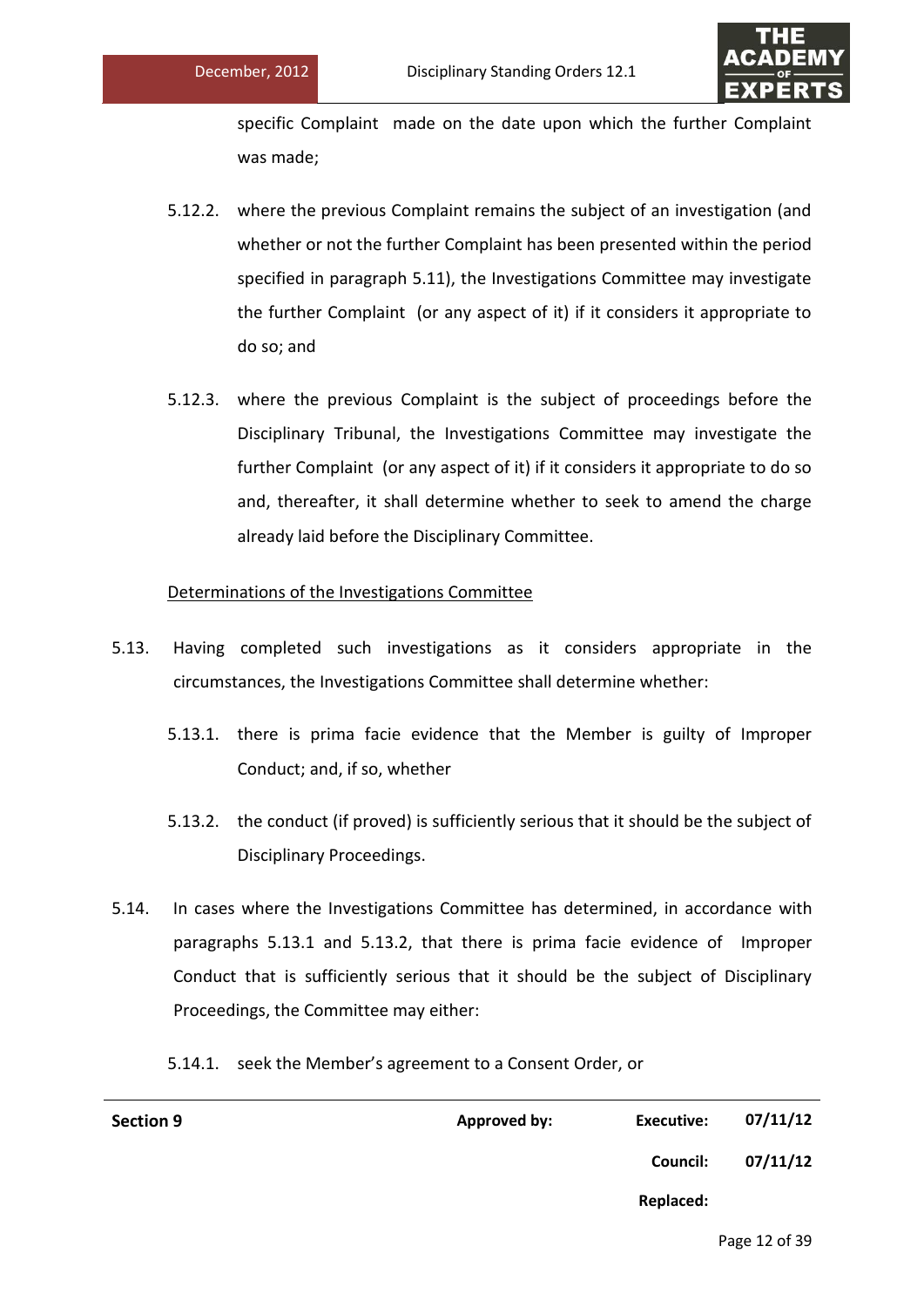

- 5.14.2. formulate a charge to be laid before a Disciplinary Tribunal in respect of some or all of the matters for which there is prima facie evidence of improper conduct.
- 5.15. If the Investigation Committee considers that no prima facie case of Improper Conduct has been made out or that such Improper Conduct as is made out upon a prima facie case is not sufficiently serious as to require the taking of any action, then it shall dismiss the Complaint. In these circumstances, the Investigations Committee may, if appropriate, draw the matters complained of to the attention of the Member concerned.

# Consent Order

- 5.16. Where the Investigations Committee considers that the Complaint may properly be dealt with by a Consent Order, it shall serve written notice to the Member setting out the conduct which is alleged and the order that would be made should the Member agree, in writing, to the proposed order and requesting the Member within a period of time specified by the notice (to be not less than 14 days from service of the notice) to agree to such an order being made.
- 5.17. A Consent Order shall incorporate any one of, or any combination of the following:
	- 5.17.1. that the Member be given a reprimand,
	- 5.17.2. that the Member be given a severe reprimand,
	- 5.17.3. that the Member give an undertaking as to his future conduct, which undertaking may include a requirement that the Member attends training (at his own expense) as specified; and either passes the appropriate examination or the tutors of that course provide a satisfactory report to the Chief Executive,

| 07/11/12 | Executive: | Approved by: | <b>Section 9</b> |
|----------|------------|--------------|------------------|
| 07/11/12 | Council:   |              |                  |
|          | Replaced:  |              |                  |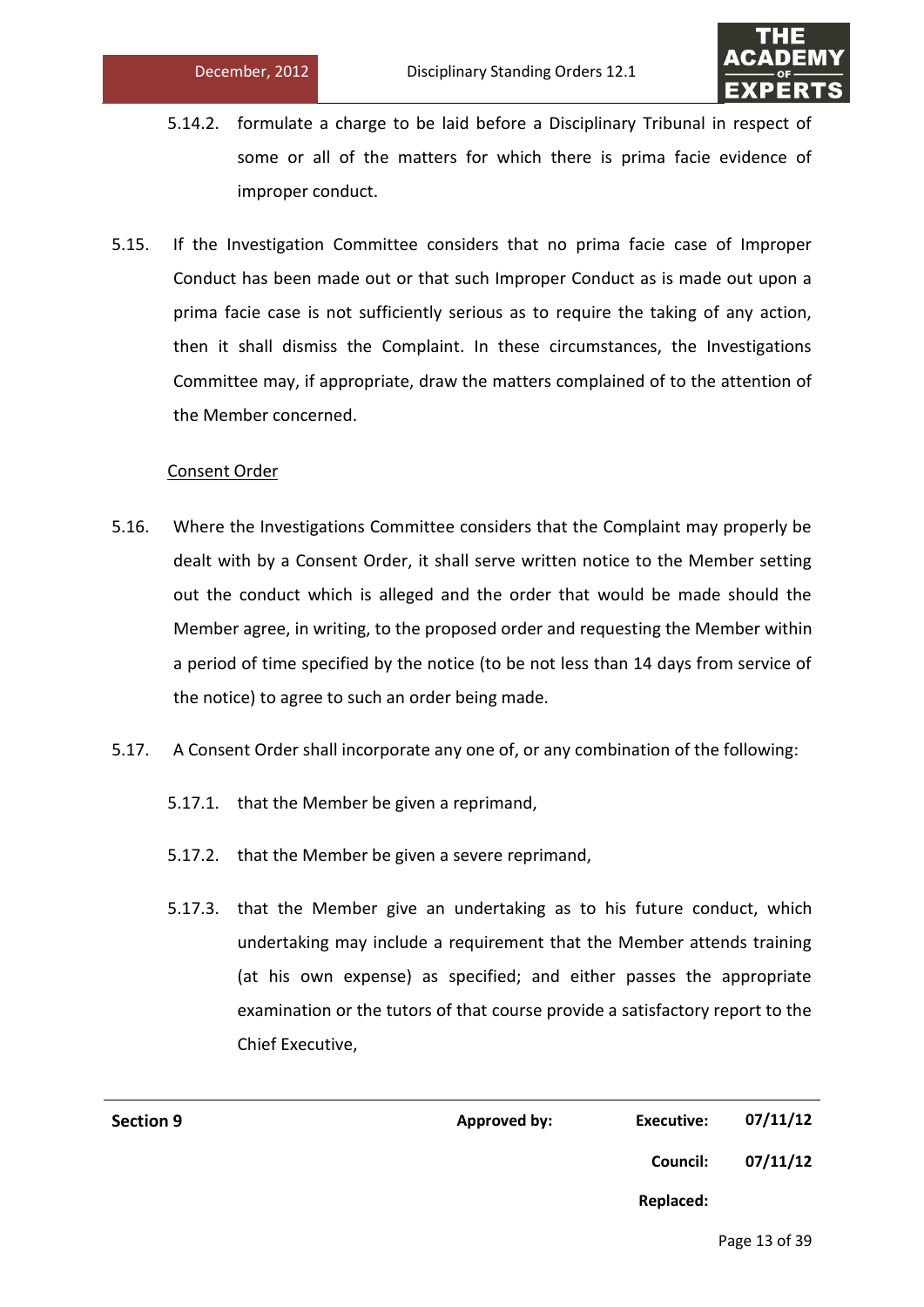

- 5.17.4. that the Member refund or waive fees charged by the Member to a Complainant, or
- 5.17.5. that a Member be given a written warning or recommendations as to his future conduct.
- 5.18. The Investigations Committee need not proceed with the making of a Consent Order if at any time before the order is made, the Committee is satisfied, on the basis of further information becoming available to it since the date of the notice given under paragraph 5.16, that it would be unjust or unreasonable or disproportionate to do so. In such cases, the Committee shall proceed instead in accordance with either paragraph 5.14.2 or paragraph 5.15.
- 5.19. If within the period specified within a notice under paragraph 5.16 the Member agrees, in writing, to the making of the proposed order then the Investigations Committee shall make an order in the terms specified in the notice.
- 5.20. If the Member does not give notice in writing that he agrees to the making of the proposed Consent Order within the period specified in a notice under paragraph 5.16, then (subject to paragraph 5.18) the Investigation Committee shall proceed under paragraph 5.14.2.

# Charge

- 5.21. Within 14 days of its decision to formulate a charge, the Investigations Committee will provide the Member concerned with notice of the charge, together with full details or copies of all the evidence on which it is intended to rely.
- 5.22. If within 28 days of a notice given under paragraph 5.21 the Member notifies the Investigations Committee that he accepts the charge, then the Investigations Committee will refer the matter to the Chief Executive, who shall appoint a Disciplinary Tribunal to consider the admitted charge.

| <b>Section 9</b> | Approved by: | Executive: | 07/11/12 |
|------------------|--------------|------------|----------|
|                  |              | Council:   | 07/11/12 |
|                  |              | Replaced:  |          |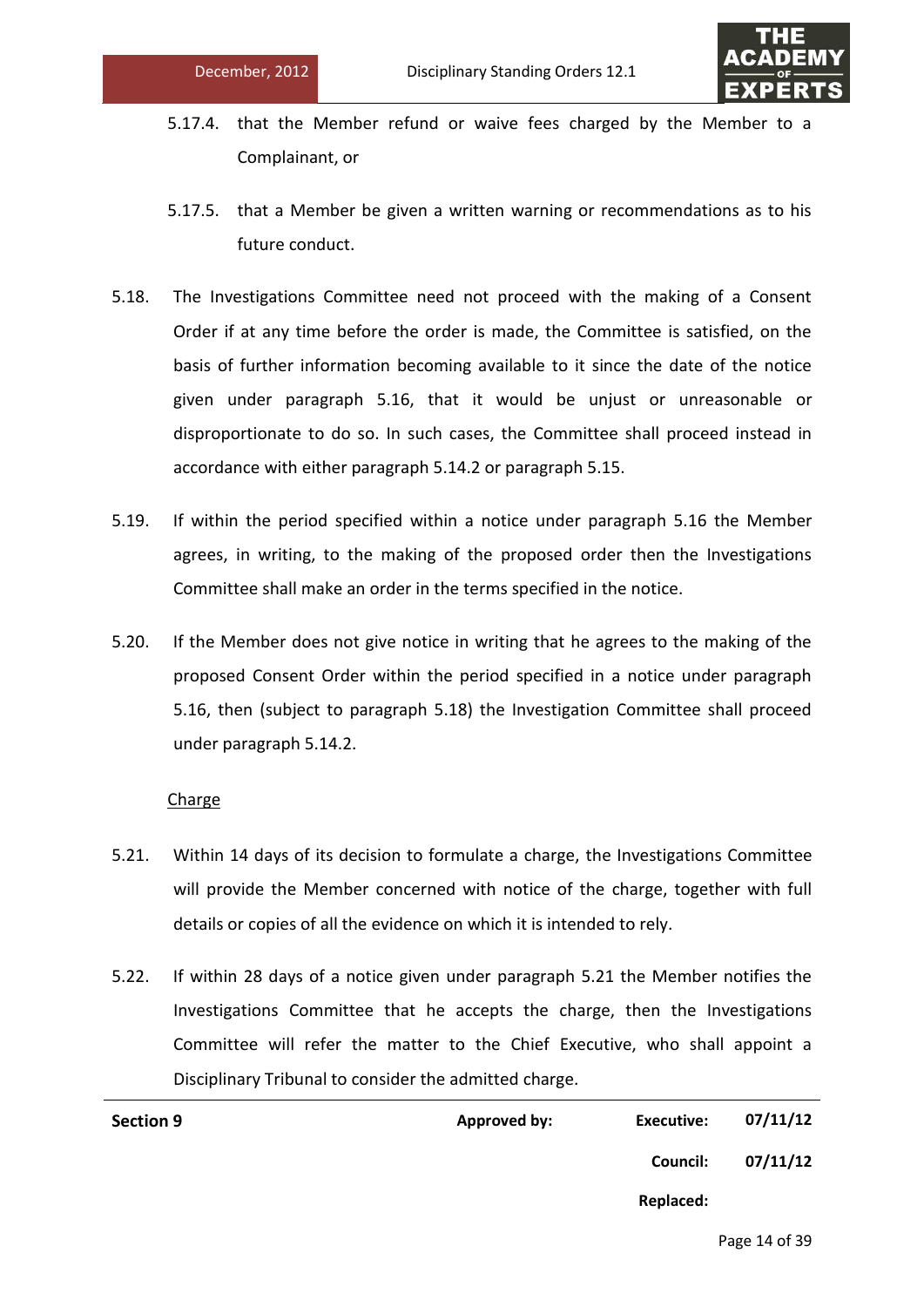

- 5.23. If within 28 days of a notice given under paragraph 5.21 the Member fails to notify the Investigations Committee that he accepts the charge (or if there is more than one charge all of the charges), or notifies it that a charge is denied, then the Investigations Committee will refer the matter to the Chief Executive, who shall appoint a Disciplinary Tribunal to determine the charge.
- 5.24. In respect of any charge referred to the Chief Executive in accordance with paragraphs 5.22 or 5.23, the Investigations Committee shall thereafter present such charge (or arrange for the presentation of such charge by a Legal Practitioner ("the Presenting Officer")) to the appointed Disciplinary Tribunal.

# Interim Order of Suspension

- 5.25. At any time after a Complaint is referred to it, the Investigations Committee may, subject to paragraph 5.26 below, make an immediate order that the Member or Members concerned shall have their membership of The Academy suspended until such time as:
	- 5.25.1. the Investigations Committee has determined that there is insufficient evidence to support a Complaint of Improper Conduct; or
	- 5.25.2. the Investigations Committee has determined that there is prima facie evidence of Improper Conduct, that is insufficiently serious to be the subject of Disciplinary Proceedings; or
	- 5.25.3. the matter has been determined by a Disciplinary Tribunal and where the Tribunal determines that is necessary and proportionate to impose an order of sanction, the order of the Tribunal comes into effect
- 5.26. The Investigations Committee, may make an order suspending the membership of the Member who is the subject of the Complaint, only:

| <b>Section 9</b> | Approved by: | Executive: | 07/11/12 |
|------------------|--------------|------------|----------|
|                  |              | Council:   | 07/11/12 |
|                  |              | Replaced:  |          |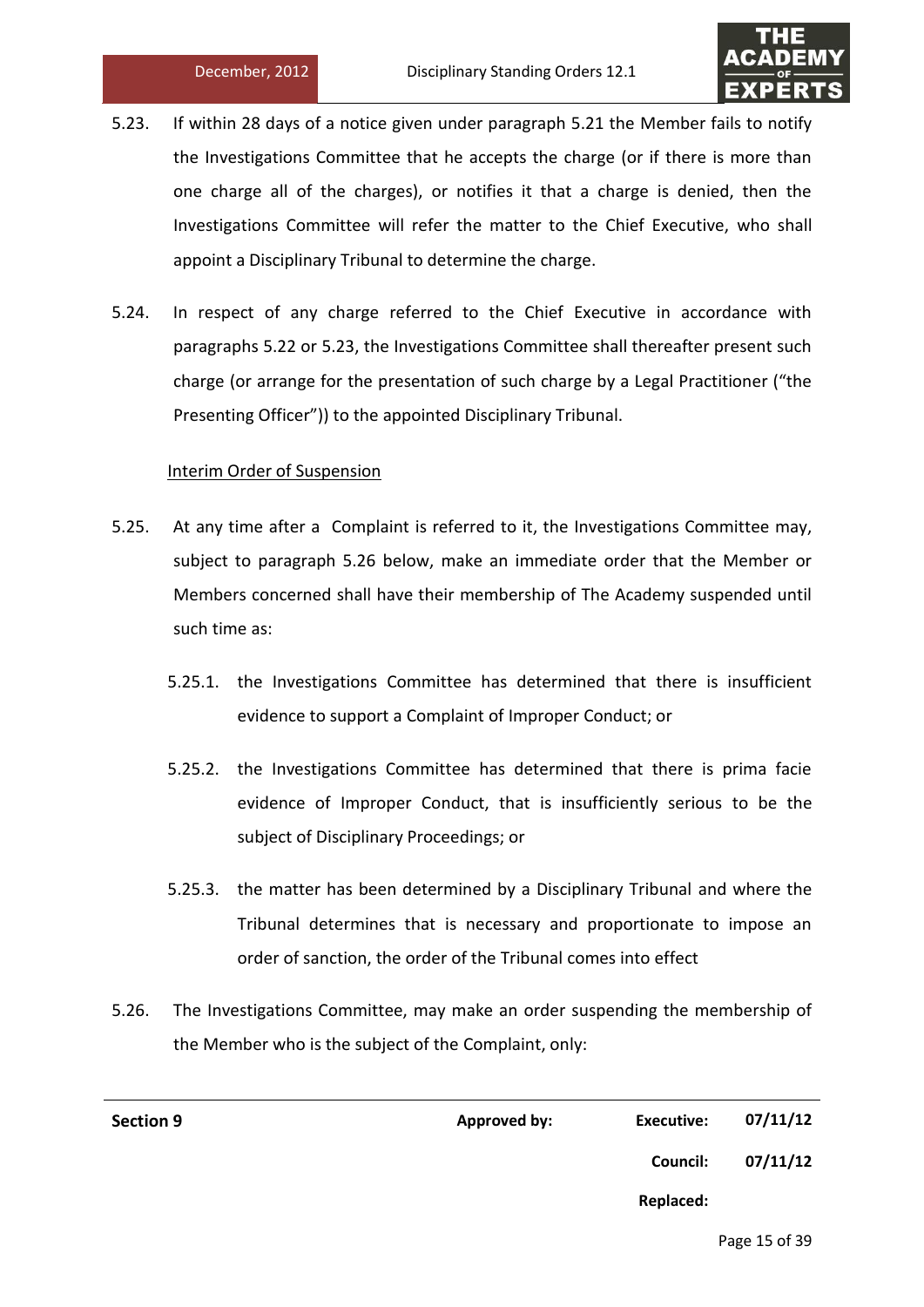

- 5.26.1. it has not yet concluded its investigation but, having had regard to the evidence so far available to the Committee and the apparent credibility of that evidence, is satisfied that:
	- 5.26.1.1. there is material before it which might reasonably lead it to conclude that there is a prima facie case of Improper Conduct and:
	- 5.26.1.2. is satisfied that to do so is necessary for the protection of members of the public and/or of the reputation of The Academy, or is otherwise in the public interest, or is in the best interests of the Member.
- 5.26.2. has concluded its investigation of a Complaint, or of some aspect or aspects of it, and is satisfied that:
	- 5.26.2.1. that such investigation discloses a prima facie case of Improper Conduct, and
	- 5.26.2.2. suspension of the membership of the Member is necessary for the protection of members of the public and/or of the reputation of The Academy, or is otherwise in the public interest, or is in the best interests of the Member.
- 5.27. In cases where the Investigations Committee has determined that it is necessary to suspend the Member prior to the conclusion of its investigation, the Chairman of the Investigations Committee shall notify the member of the decision in writing within 7 days of such decision and the suspension shall take effect 3 days after the notification of suspension is deemed to have been received by the member.

| <b>Section 9</b> | <b>Approved by:</b> | <b>Executive:</b> | 07/11/12 |
|------------------|---------------------|-------------------|----------|
|                  |                     | Council:          | 07/11/12 |
|                  |                     | Replaced:         |          |
|                  |                     |                   |          |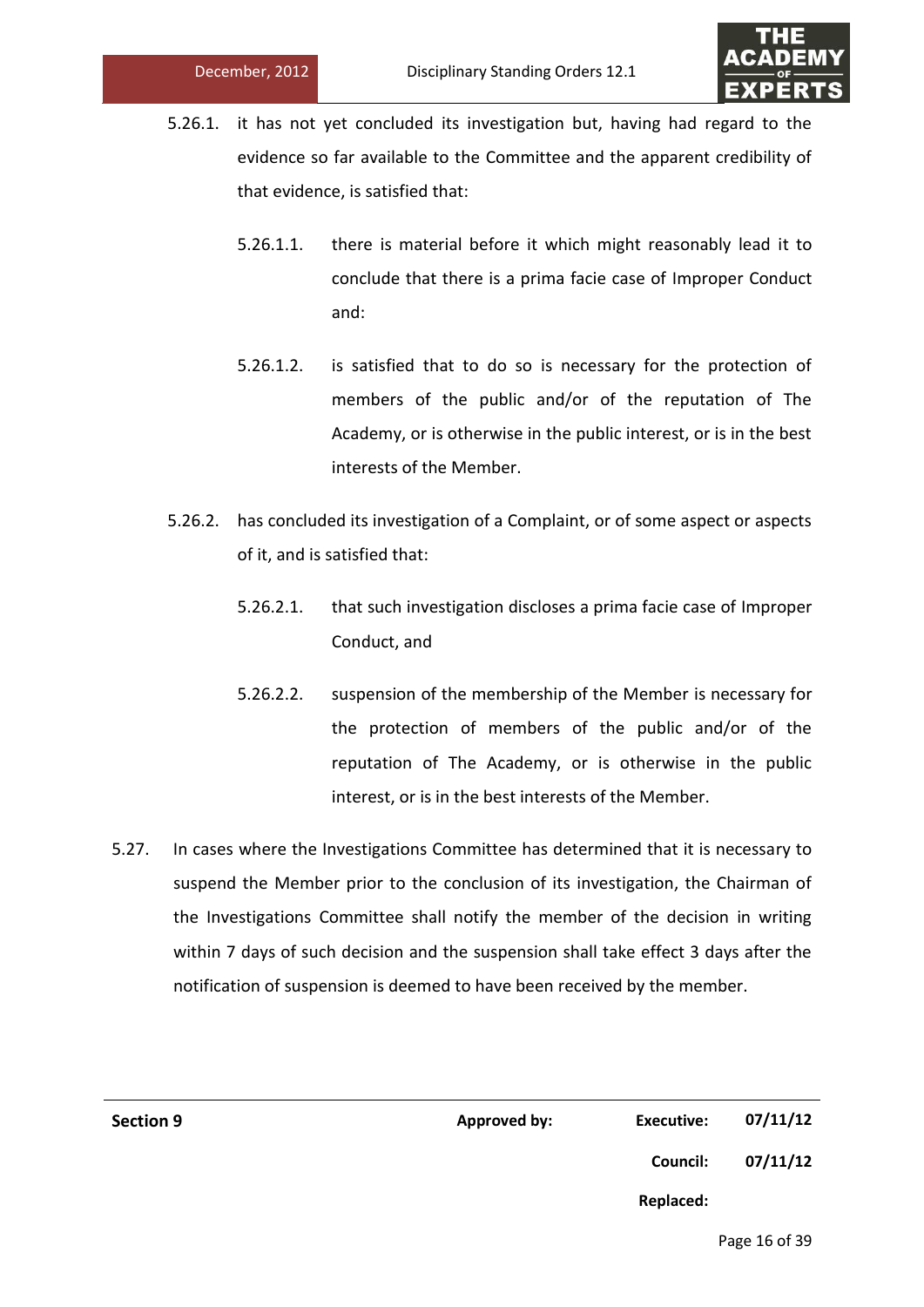

- 5.28. In such cases, notification of the interim order of suspension shall include a statement of the reasons for the decision to suspend the Member and shall be accompanied by copies of all of the evidence upon which the reason is based.
- 5.29. In cases where the Investigations Committee has finalised its investigation and concluded that the Complaint should be the subject of Disciplinary proceedings, the Chairman of the Investigations Committee shall notify the member of the interim order of suspension at the point of giving notice of the charge under paragraph 5.20 and the suspension shall take effect 3 days after such notification is deemed to have been received.

# Appeal Against an Interim Order of Suspension

- 5.30. In every case the Member shall have the right to have the interim order of suspension reviewed by a Disciplinary Tribunal. A Member who wishes to exercise that right must, provide written notification to the Chief Executive within 21 days of the date of notification of the suspension,.
- 5.31. On receipt of such notification from the Member, the Chief Executive will constitute a Disciplinary Tribunal in accordance with paragraphs 6 of this Order. Such a Tribunal will review the decision of the Investigations Committee to suspend the Member within 21 days of the date the notification from the Member was received by the Chief Executive.
- 5.32. The Chief Executive shall notify the Member of a date (by which the Member shall provide any written representations and other written material for consideration by the Disciplinary Tribunal. That date shall be at least 7 days after the notice is served.
- 5.33. The Chairman of the Disciplinary Tribunal may direct the Chairman of the Investigations Committee to make written representations in respect of the review

| <b>Section 9</b> | <b>Approved by:</b> | Executive: | 07/11/12 |
|------------------|---------------------|------------|----------|
|                  |                     | Council:   | 07/11/12 |
|                  |                     | Replaced:  |          |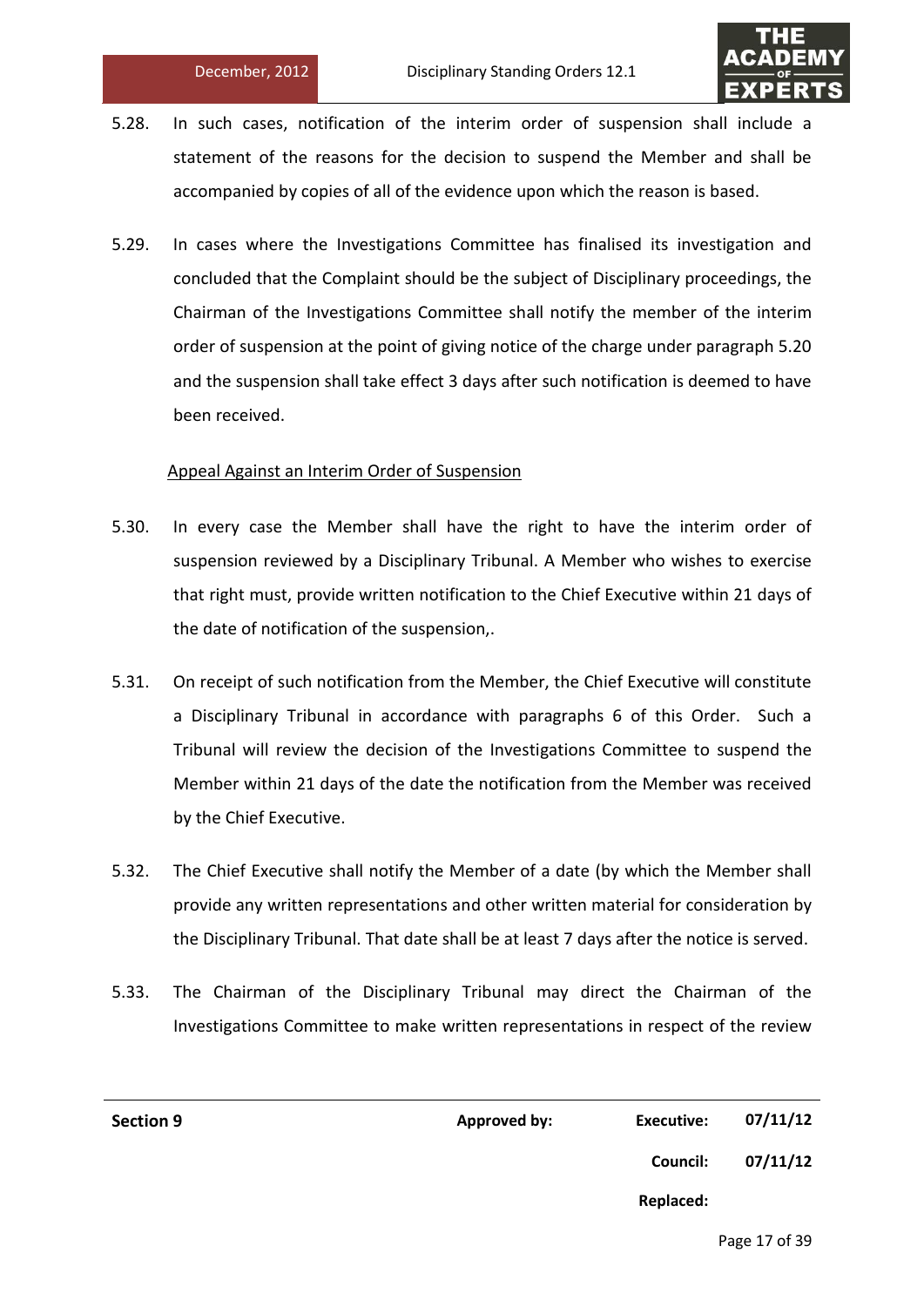

provided that such written representations shall not include reference to material other than that referred to by the Member in his representations.

- 5.34. The Chairman of the Disciplinary Tribunal shall consider thereafter whether it is necessary to seek further representations from the Member and, if so, shall invite the Member to make such representations by a specified date.
- 5.35. The review of the decision to suspend the Member shall be conducted by the Disciplinary Tribunal in private:
	- 5.35.1. on the basis of the original decision of the Investigations Committee, the material provided to the Member with the original decision, and the material provided pursuant to paragraphs 5.32 and 5.33; and
	- 5.35.2. at a meeting of the Disciplinary Tribunal or, if all members of the Disciplinary Tribunal have been provided with all necessary material in advance, by way of a telephone conference.
- 5.36. The determination of the Disciplinary Tribunal and a statement of reasons therefor, shall be provided to the Member within 7 days of the conclusion of such review.

# **Publication**

- 5.37. The Chief Executive shall ensure that the suspension of the Member, and any request for a review of the decision to suspend the Member shall be recorded in the Disciplinary Register in accordance with paragraph 11 and published on The Academy's web-site. In the event that a Disciplinary Tribunal determines to revoke an interim order of suspension, the Chief Executive shall ensure that all reference to the suspension is removed from the web-site.
- 5.38. For so long as the Member remains suspended, the Chief Executive shall take all steps reasonably practicable to prevent the Member being shown as a current

| <b>Section 9</b> | Approved by: | Executive: | 07/11/12 |
|------------------|--------------|------------|----------|
|                  |              | Council:   | 07/11/12 |
|                  |              | Replaced:  |          |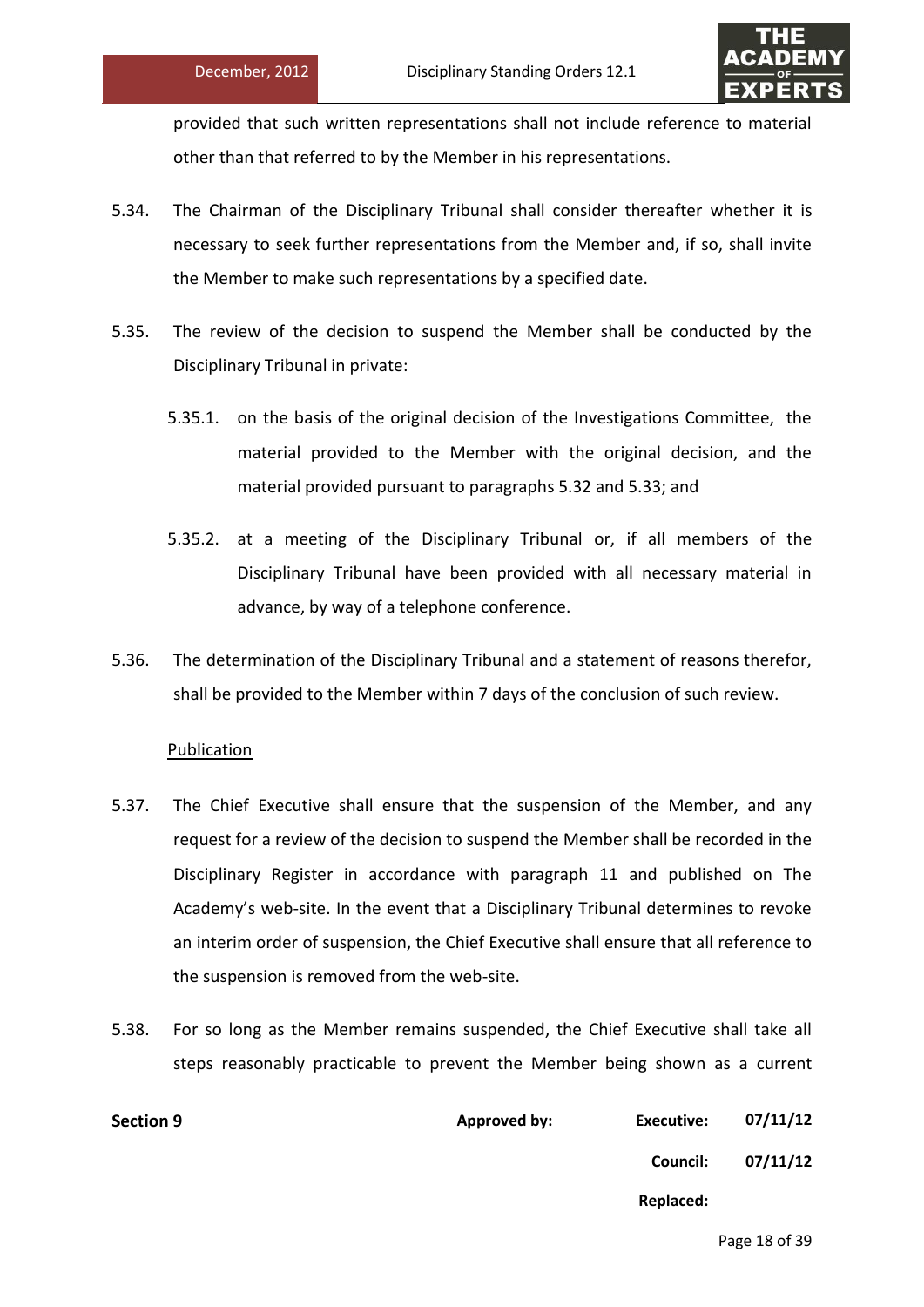

member of The Academy in any physical or electronic document or other material thereafter published, or produced, or maintained by The Academy.

# **6. The Disciplinary Panel**

# Establishment of a Disciplinary Panel and Convening of Disciplinary Tribunals

- 6.1. The Council shall establish a Disciplinary Panel, from which the members of any Disciplinary Tribunal or Appeal Tribunal shall be drawn. The Disciplinary Panel shall include all Fellows of The Academy, subject to paragraph 6.2, but may also include senior or retired members of the legal profession or judiciary and persons of suitable experience, probity and standing in the community at large who are not members of The Academy.
- 6.2. No member of the Disciplinary Panel shall be either a member of the Council or a member of the Executive or a member of the Investigations Committee.
- 6.3. When the Chief Executive is requested to convene a Disciplinary Tribunal in accordance with paragraph 5.21, 5.22 or 5.30 of this Order he shall:
	- 6.3.1. promptly appoint from the Disciplinary Panel a tribunal of three members one of whom shall be a Fellow, one a Legal Practitioner (who shall be appointed Chairman) and one a Lay Member to consider the charge(s), and
	- 6.3.2. notify the Investigations Committee of the convening of the Disciplinary Tribunal and the identity of its members.

# Confidentiality

| <b>Section 9</b> | Approved by: | Executive: | 07/11/12 |
|------------------|--------------|------------|----------|
|                  |              | Council:   | 07/11/12 |

**Replaced:**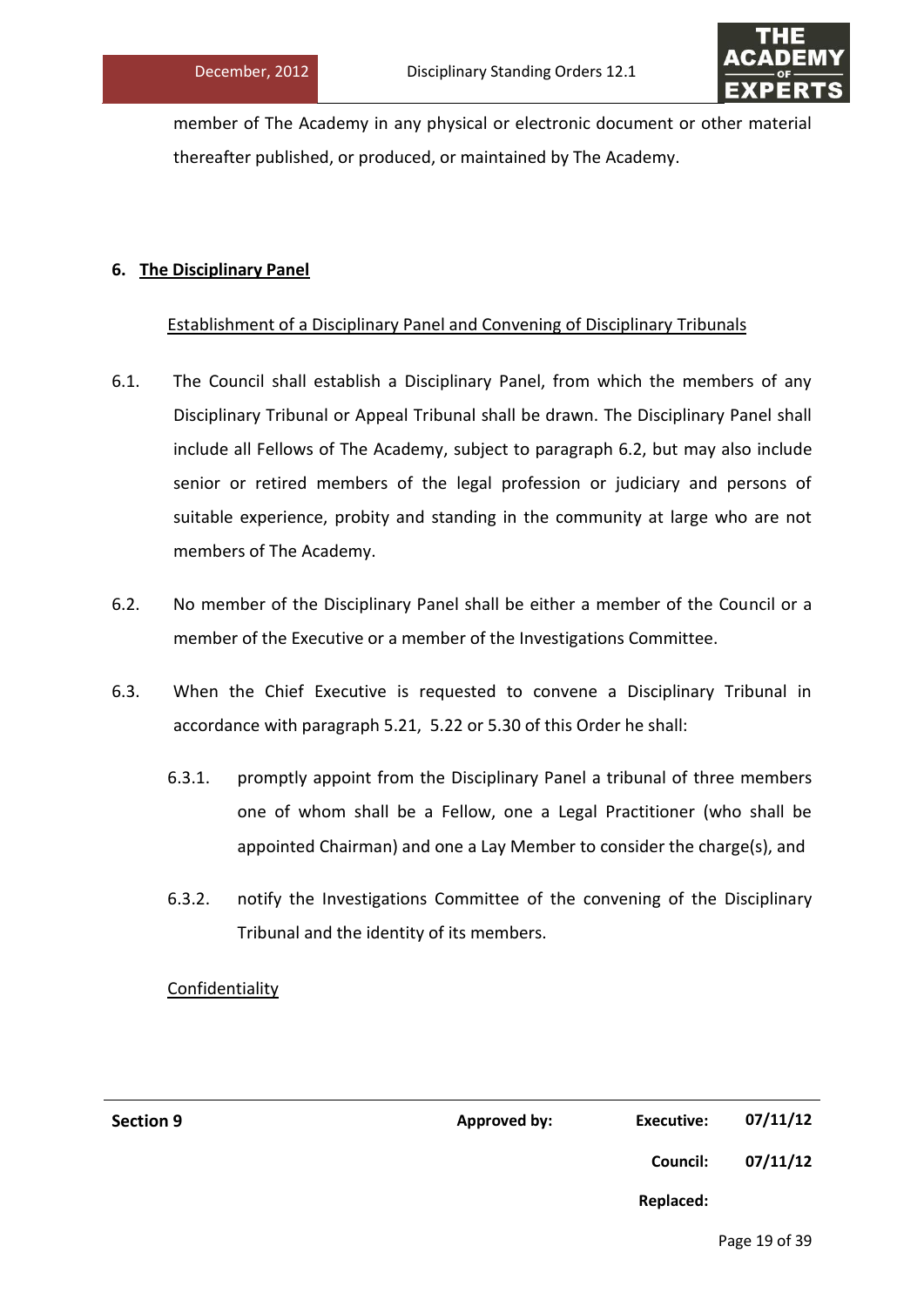

6.4. Every person appointed to a Disciplinary Tribunal will be required to sign a confidentiality agreement. The Chief Executive will not provide case papers to any person until he is in receipt of the signed confidentiality agreement.

### Convening Notice

- 6.5. Within 7 days of convening a Disciplinary Tribunal the Chief Executive shall serve notice of the persons appointed to the Tribunal (a "Convening Notice") on the Member who is the subject of the charge.
- 6.6. The Member who is the subject of the charge shall have the right to object to any one or more of the persons appointed to the Disciplinary Tribunal but must do so to the Chief Executive, in writing setting out his reasons for such objection, within 7 days of the date on which the Convening Notice is deemed to have been served upon him.

# Conflict of Interest

- 6.7. No person appointed to a Disciplinary Tribunal shall consider any charge in which he has, may have, perceived as having a conflict of interest.
- 6.8. Where a person appointed to a Disciplinary Tribunal considers that he has, may have or perceived as having a conflict of interest in relation to a charge, he must immediately notify the Chief Executive.

# Replacement Appointments

- 6.9. Prior to the substantive hearing being opened the Chief Executive may:
	- 6.9.1. after consideration of any objection or objections and the reasons therefor notified to him under paragraph 6.6; and/or

| <b>Section 9</b> | <b>Approved by:</b> | Executive:       | 07/11/12 |
|------------------|---------------------|------------------|----------|
|                  |                     | Council:         | 07/11/12 |
|                  |                     | <b>Replaced:</b> |          |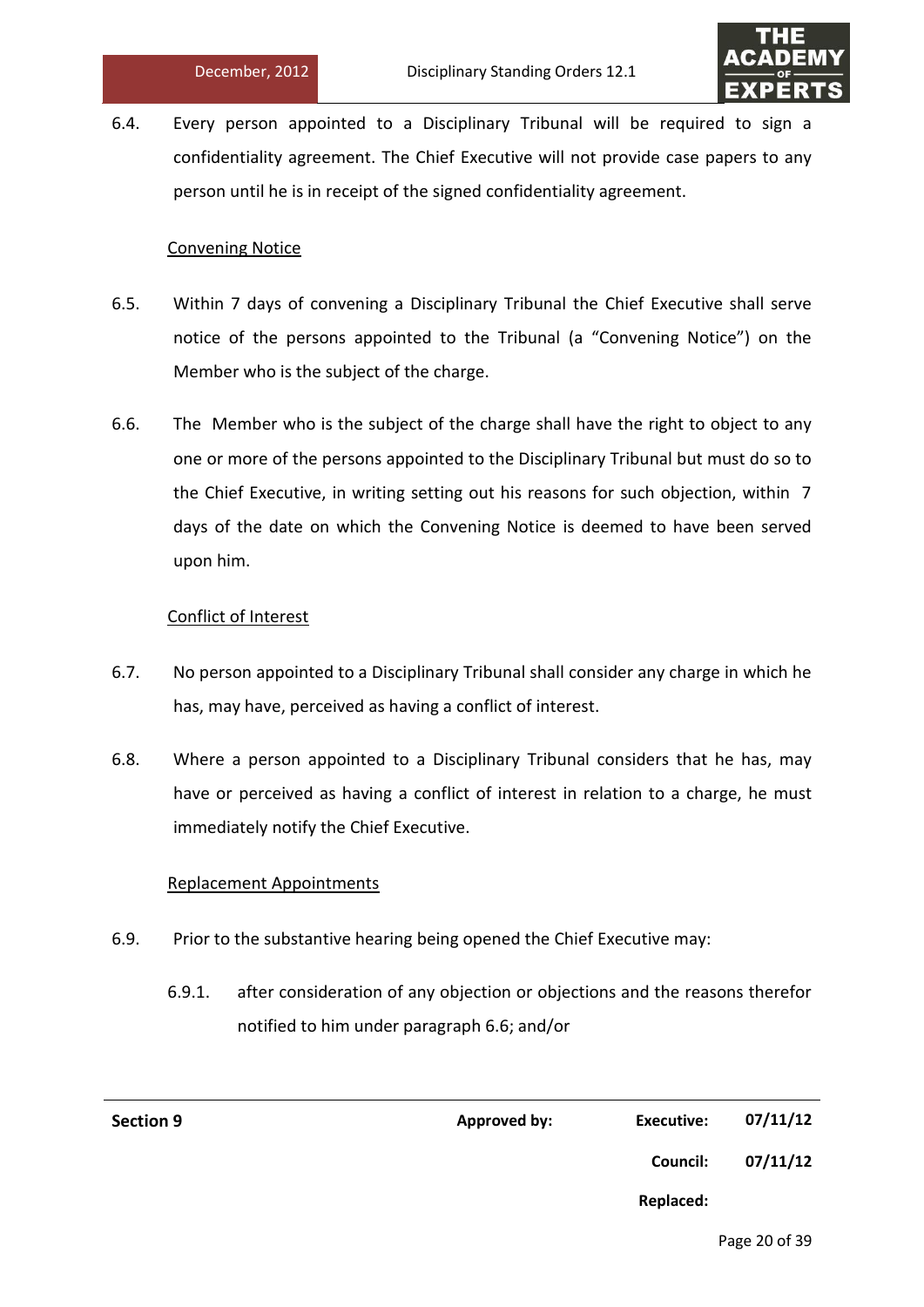

- 6.9.2. after consideration of potential conflict of interest notified to him under paragraph 6.8; and/or
- 6.9.3. in any other case in which it appears to the Chief Executive that a member of the Disciplinary Tribunal is or will be unable to carry out his duties in a proper and timely manner,

remove one or more of those appointed to the Disciplinary Tribunal and replace him or them.

6.10. Where the Chief Executive replaces a member or members of a Disciplinary Tribunal in accordance with paragraph 6.9, he shall ensure that paragraph 6.3.1 is complied with and he shall serve a further Convening Notice under paragraph 6.5.

# Notice of Hearing

- 6.11. The Chief Executive shall fix a date for the substantive hearing (wherever possible in consultation with the parties) and shall:
	- 6.11.1. serve notice on the Member or his Representative and the Investigations Committee no later than 28 days prior to the date of such hearing;
	- 6.11.2. publish the details of the hearing on The Academy's web-site.
- 6.12. The Notice of Hearing ("the Notice")shall:
	- 6.12.1. specify where the Disciplinary Hearing is to take place;
	- 6.12.2. specify the time and date of the Hearing;
	- 6.12.3. specify the charges and the particulars therof;
	- 6.12.4. specify the witnesses, if any, the Investigations Committee proposes to call to give evidence, together with any witness statements and/or

| <b>Section 9</b> | <b>Approved by:</b> | Executive:       | 07/11/12 |
|------------------|---------------------|------------------|----------|
|                  |                     | Council:         | 07/11/12 |
|                  |                     | <b>Replaced:</b> |          |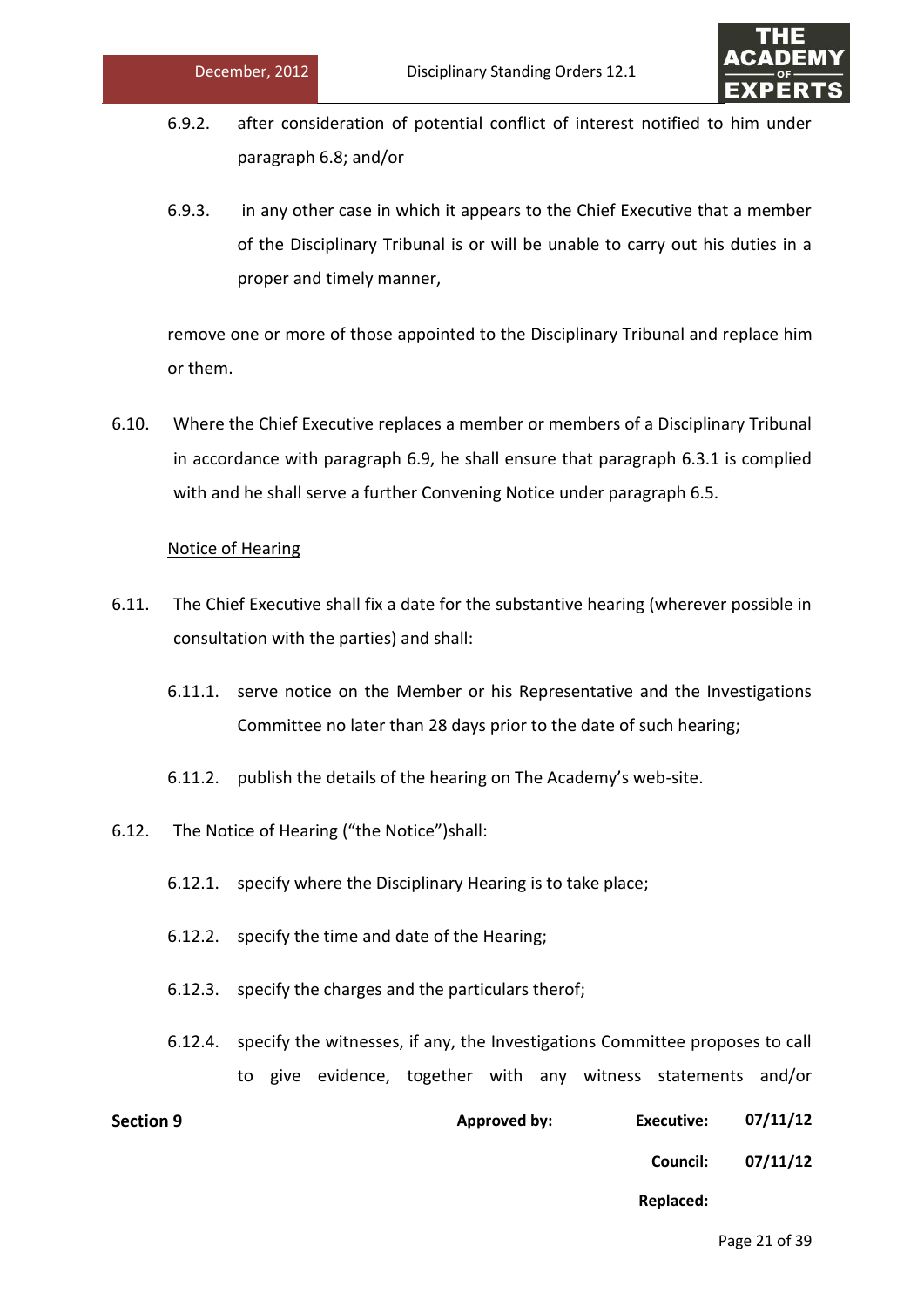

documentary evidence which has not been served pursuant to paragraph 5.21; and

6.12.5. have annexed to it a copy of the Order and Rules.

# Response to the Notice of Hearing

- 6.13. The Member or his Representative shall, within 14 days of the date of the Notice, confirm in writing to the Chief Executive whether the Member:
	- 6.13.1. admits the factual particulars of the charge and, if so, whether he admits that those facts amount to Improper Conduct;
	- 6.13.2. has, or knows of any reason why the hearing or part of it should not be held in public;
	- 6.13.3. intends to appear at the Hearing in person; and
	- 6.13.4. intends to be represented at the Hearing and
	- 6.13.5. if so, provide the name and address of that Representative.
- 6.14. At least 14 days before the date of the Hearing, the Member shall provide the Chief Executive with:
	- 6.14.1. any written submission that he may wish to present to the Disciplinary Tribunal;
	- 6.14.2. the names of any witnesses he proposes to call together with copies of written statements signed by those witnesses, which statements shall contain the substance of the evidence which the witnesses will give; and
	- 6.14.3. a copy of any written evidence upon which he proposes to rely at the Hearing.

| <b>Section 9</b> | Approved by: | Executive: | 07/11/12 |
|------------------|--------------|------------|----------|
|                  |              | Council:   | 07/11/12 |
|                  |              | Replaced:  |          |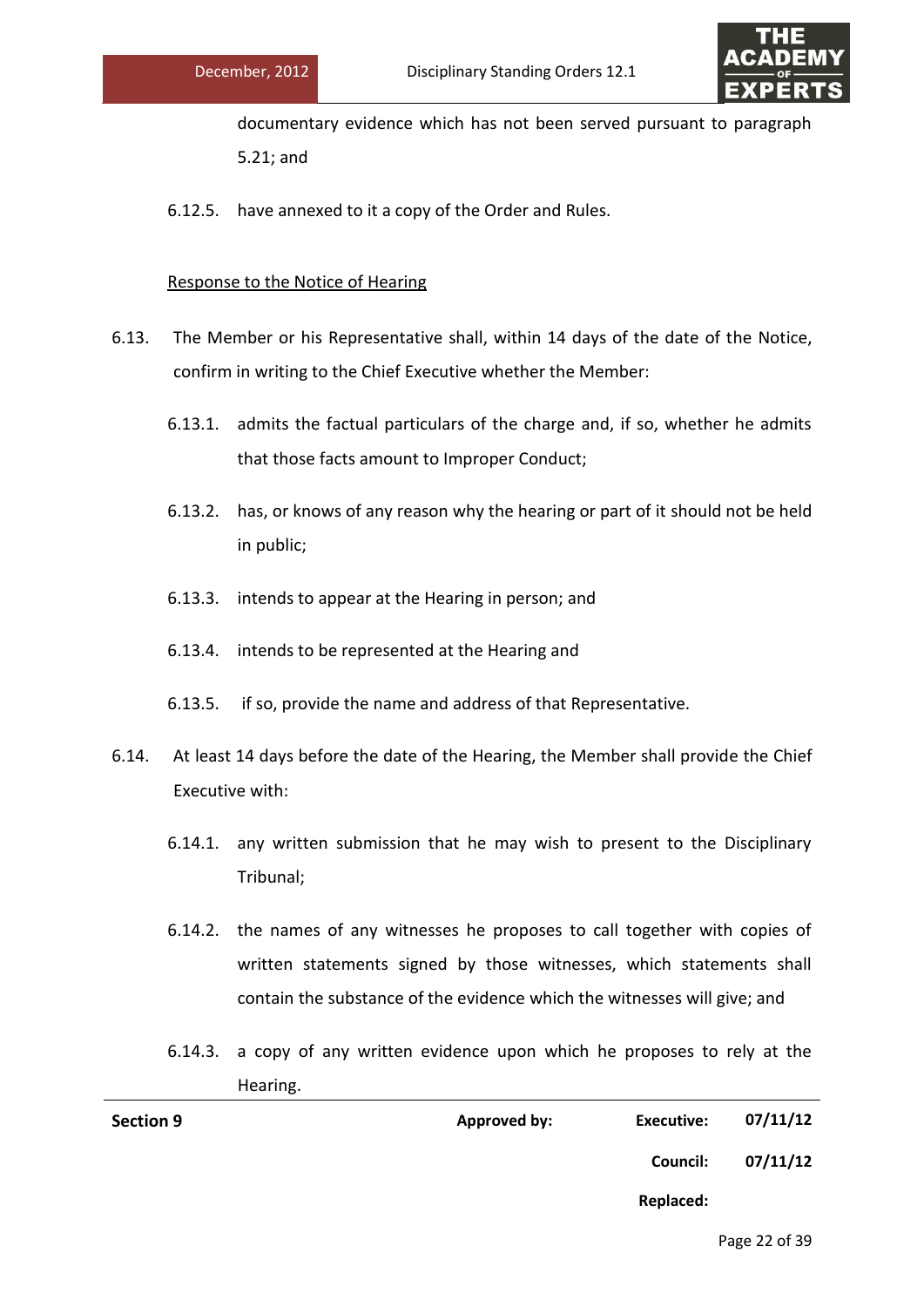

#### Representation

6.15. In proceedings before the Disciplinary Tribunal, the Member against whom the charge is being brought may represent himself, or instruct a Representative to present his case on his behalf.

# Powers of the Chairman

- 6.16. Any time limit specified within this Order or elsewhere in relation to Disciplinary Proceedings (other than in relation to the conduct of an appeal) may be waived by the Chairman of a Disciplinary Tribunal appointed to hear a case (retrospectively, if necessary), if he is satisfied that it is just to do so.
- 6.17. In addition to the powers set out within this Order, the Chairman of a Disciplinary Tribunal appointed to hear a case shall have, such powers as are set out within the Rules.

# Findings

- 6.18. Other than in cases where the charge has been admitted, the Tribunal shall make all necessary findings of fact upon the evidence presented to it.
- 6.19. In all cases, the Disciplinary Tribunal shall determine whether the factual particulars admitted and/or found proved, either individually or in combination to Improper Conduct.

# **Sanction**

- 6.20. Where a Tribunal finds a Member guilty of Improper Conduct, it may, having heard any evidence and submissions in mitigation, and if it thinks fit, impose one or more of the following orders:
	- 6.20.1. expulsion from The Academy, or

| 07/11/12 | Executive: | Approved by: | <b>Section 9</b> |
|----------|------------|--------------|------------------|
| 07/11/12 | Council:   |              |                  |
|          | Replaced:  |              |                  |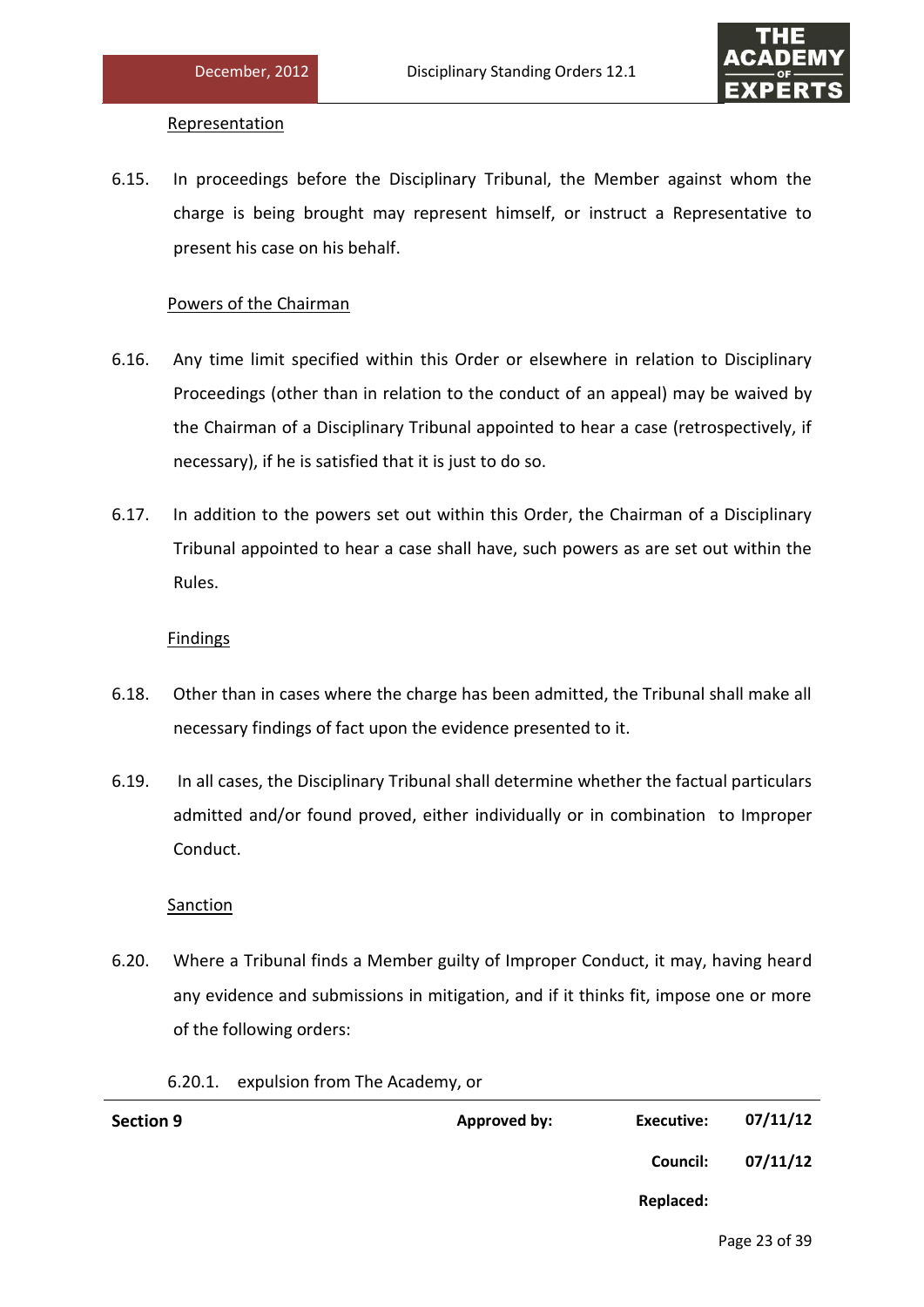

- 6.20.2. suspension from membership of The Academy either indefinitely or for a specified period, or
- 6.20.3. a severe reprimand, or
- 6.20.4. a reprimand, or
- 6.20.5. an order that the Member give an undertaking as to his future conduct (which undertaking may include a requirement that the Member attends training as specified and either passes the appropriate examination or the tutors of that course provide a satisfactory report to The Academy), or
- 6.20.6. that the Member refund or waive fees charged by him to the complainant, or
- 6.20.7. that the Member be given a written warning or recommendation as to his future conduct.

No other penalty shall be imposed.

Costs

6.21. The Tribunal may not make any order in respect of costs.

#### **Notification**

6.22. The determination of the Disciplinary Tribunal pursuant to paragraphs 6.18 to 6.20 and a statement of reasons therefor, shall be provided to the Member within 7 days of the determination being made.

#### Power of DisciplinaryTribunal to Correct its own Mistakes

6.23. A Disciplinary Tribunal shall have the power, either on application by a party or of its own motion, to review, revoke or vary any of its determinations in respect of the

| <b>Section 9</b> | Approved by: | Executive: | 07/11/12 |
|------------------|--------------|------------|----------|
|                  |              | Council:   | 07/11/12 |
|                  |              | Replaced:  |          |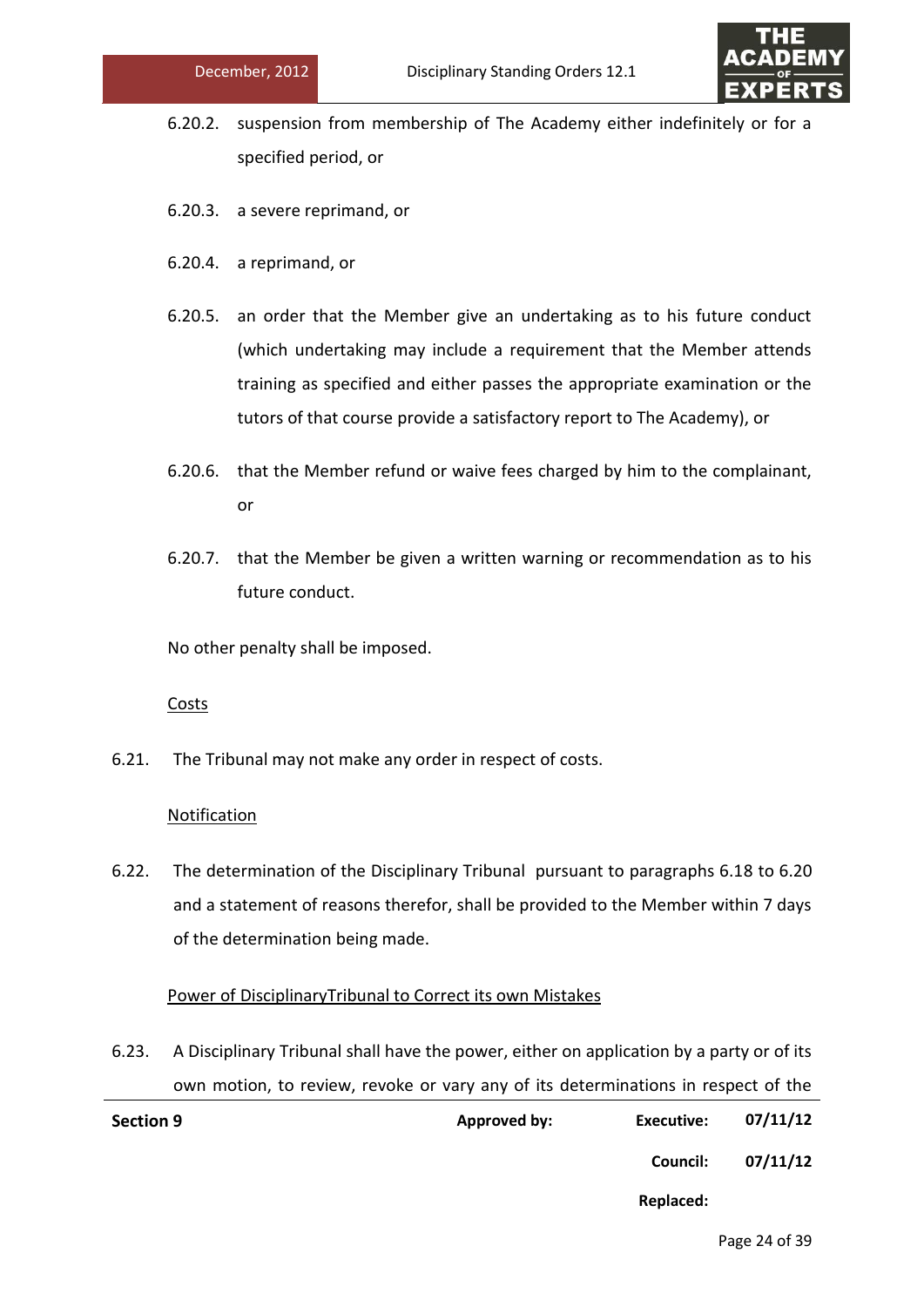.



Complaint (including any sanction imposed), in cases where it is satisfied that it has been led into administrative error or on the ground that the interests of justice otherwise require such a review

- 6.24. A Member subject to proceedings before the Disciplinary Tribunal may apply to the Tribunal to review, revoke or vary a determination made in the course of the proceedings, provided that he makes such application, in writing and stating the grounds for the review in full, within 14 days of notice of the relevant determination being deemed to have been served on him.
- 6.25. The application for review shall:

6.25.1. be in writing;

6.25.2. identify the determination to which the application relates.

- 6.26. The Chief Executive shall fix a date for the review to be determined (wherever possible in consultation with the parties) and shall:
	- 6.26.1. notify the Member or his Representative and the Investigations Committee no later than 28 days prior to the date of such hearing; and
	- 6.26.2. publish the fact of the review on The Academy's web-site.
- 6.27. On review, the Disciplinary Tribunal may, in its discretion, hear representations from the parties or determine the issue solely on the basis of written representations. Having considered such representations together with such other matters that appear relevant, the Tribunal may affirm, revoke or vary the relevant determination.

| <b>Section 9</b> | Approved by: | <b>Executive:</b> | 07/11/12 |
|------------------|--------------|-------------------|----------|
|                  |              | Council:          | 07/11/12 |
|                  |              | <b>Replaced:</b>  |          |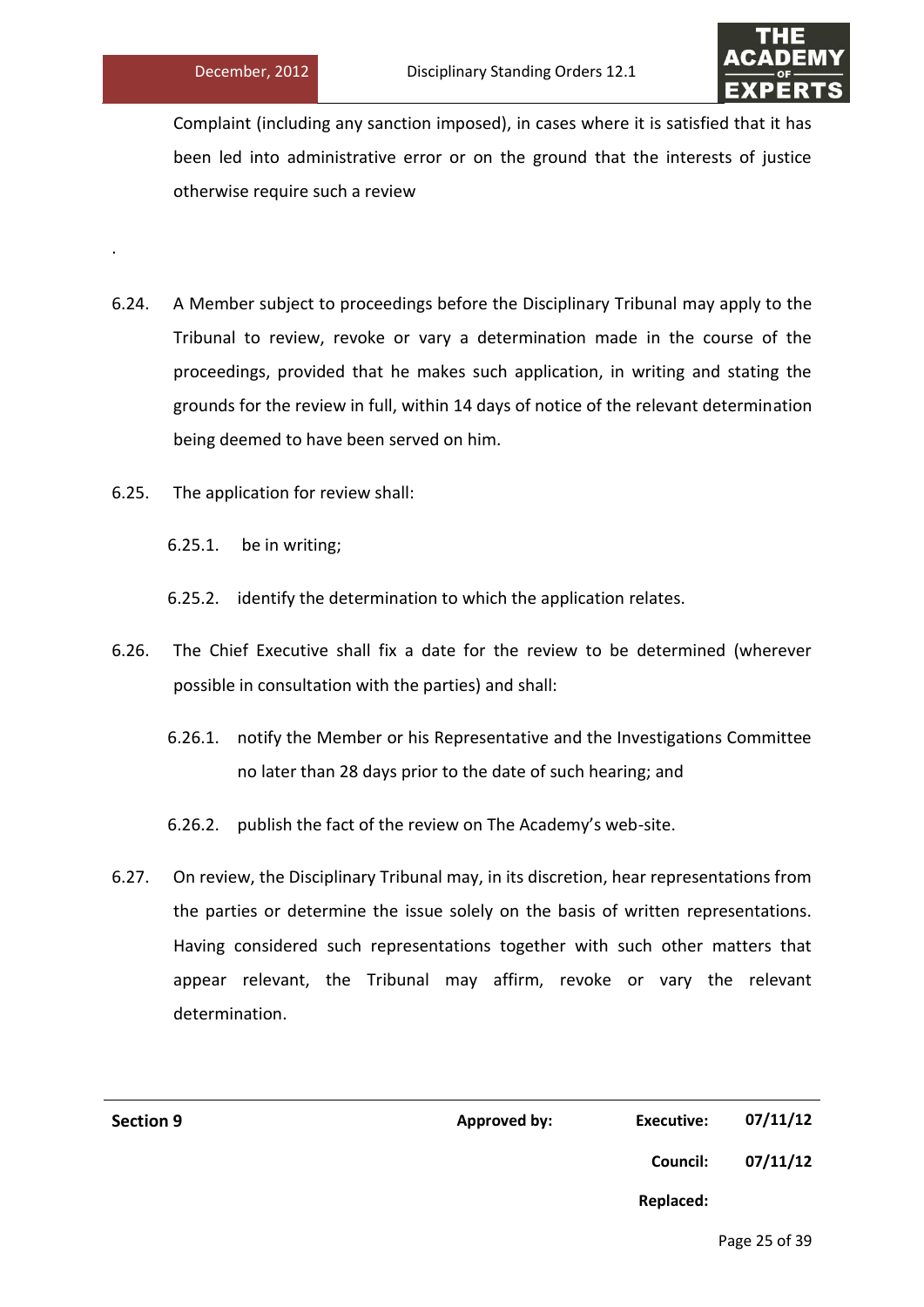

6.28. The determination of the Disciplinary Tribunal pursuant to paragraph 6.27 and a statement of reasons therefor, shall be provided to the Member within 7 days of the determination being made.

# Time when Tribunal's Determination takes Effect

- 6.29. Subject to the following, any determination of a Disciplinary Tribunal or an Appeal Tribunal shall take effect at the end of the period of 28 days from the date that the Member concerned is deemed to have received the written determination of the Tribunal.
- 6.30. If within that period the Member lodges:
	- 6.30.1. an application for review, pursuant to paragraph 6.24, or

6.30.2. a notice of appeal, pursuant to paragraph 7.2,

then, subject to the following paragraph, the determination shall take effect, if at all, only after the application for review or appeal has been determined pursuant to this Order.

6.31. If, before the application for review or appeal has been so determined, the defendant by notice withdraws the application for review or notice of appeal then the Tribunal's determination shall take effect at the end of the period of 7 days beginning with the date on which the notice of withdrawal is served on the Chief Executive.

# Consequential Effect of an Order of Suspension or Expulsion

6.32. A Member who is expelled or suspended as a result of an order made by a Disciplinary Tribunal pursuant to Paragraph 6.20 or by an Appeal Tribunal pursuant

| 07/11/12 | Executive:      | Approved by: | <b>Section 9</b> |
|----------|-----------------|--------------|------------------|
| 07/11/12 | <b>Council:</b> |              |                  |
|          | Replaced:       |              |                  |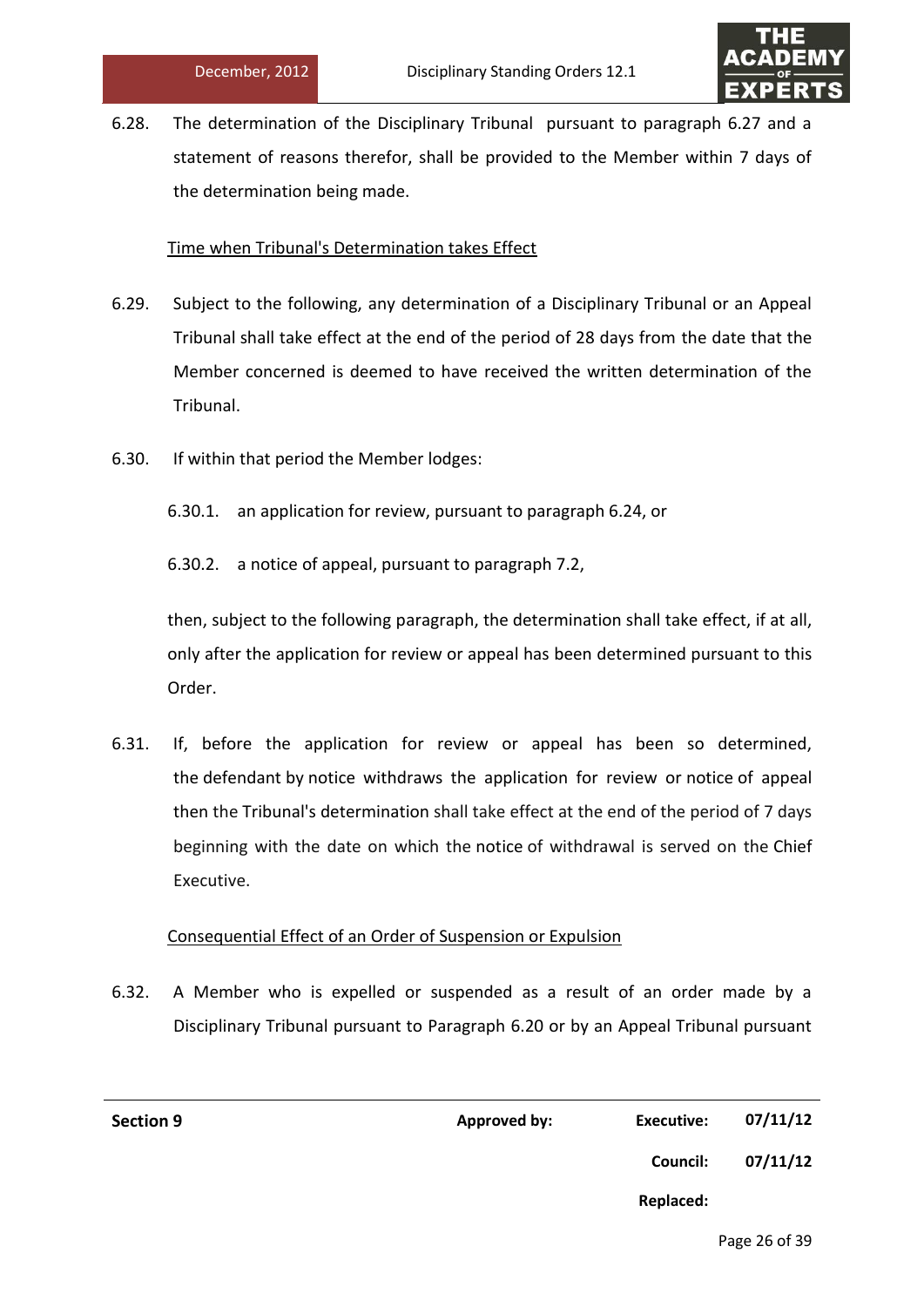

to paragraph 7.18 will also be disqualified forthwith from holding or retaining any office for or on behalf of The Academy.

# **7. Right of Appeal**

- 7.1. Without prejudice to a Member's right to apply for a review of a determination of the Disciplinary Tribunal pursuant to paragraph 6.24, a Member subject to a determination of the Disciplinary Tribunal, may appeal that determination only on the grounds that:
	- 7.1.1. it was perverse or wrong in law; and/or
	- 7.1.2. there was injustice because of a serious procedural or other irregularity in the proceedings before the Disciplinary Tribunal; and/or
	- 7.1.3. significant and relevant new evidence has come to light which was not previously available to the Member and could not have become available to him on the making of reasonable enquiry; and/or
	- 7.1.4. the sanction imposed pursuant to paragraph 6.20 was manifestly unreasonable or disproportionate.

# Notice of Appeal

- 7.2. A Member wishing to exercise that right of appeal must lodge a notice of appeal with the Chief Executive within 28 days of the notice of the relevant determination having been served on him (or, where there has been a review under paragraph 6.24, within 28 days of the notice required by paragraph 6.28 having been served on him). The notice of appeal shall:
	- 7.2.1. be in writing;

#### 7.2.2. identify the determination and/or order appealed against;

| <b>Section 9</b> | Approved by: | Executive: | 07/11/12 |
|------------------|--------------|------------|----------|
|                  |              | Council:   | 07/11/12 |
|                  |              | Replaced:  |          |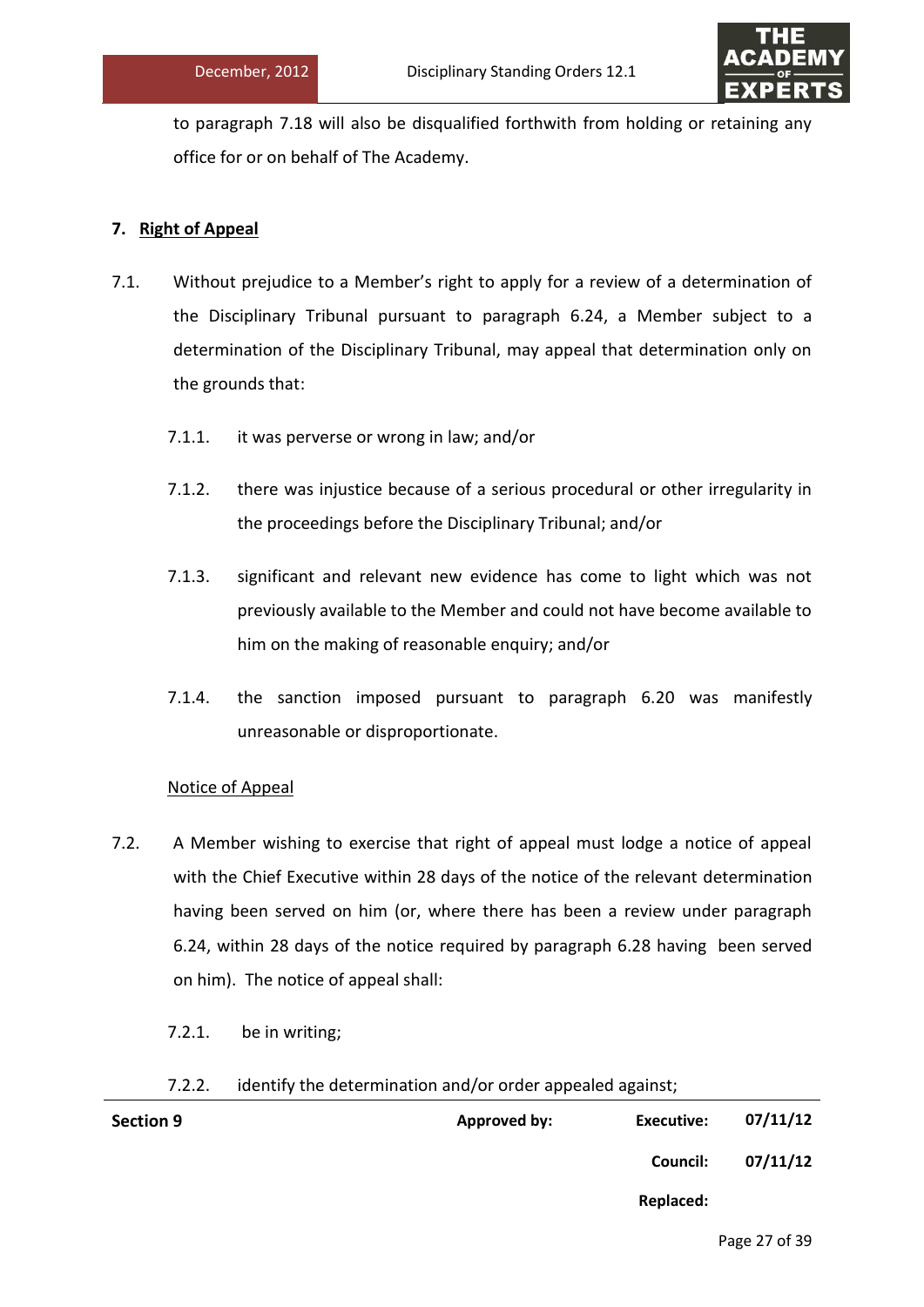

7.2.3. state the grounds of appeal by reference to paragraph 7.1.

Neither the scope of the Appeal nor the grounds so stated shall be amended or changed except with the leave of the Appeal Tribunal appointed to determine the appeal.

- 7.3. As soon as possible after a Notice of Appeal is lodged, the Chief Executive shall, as soon as is possible:
	- 7.3.1. appoint from the Disciplinary Panel an Appeal Tribunal, which shall consist of a Chairman and two Members of whom one shall be a Fellow, one a Legal Practitioner and one a Lay Member, none of whom sat on the Disciplinary Tribunal the determination of which is the subject of the appeal.
	- 7.3.2. notify the Investigations Committee of the convening of the Appeal Tribunal and the identity of its members.

# **Confidentiality**

7.4. Every person appointed to an Appeal Tribunal will be required to sign a confidentiality agreement. The Chief Executive will not provide case papers to any person until he is in receipt of the signed confidentiality agreement.

#### Convening Notice

- 7.5. Within 7 days of convening an Appeal Tribunal the Chief Executive shall serve notice of the persons appointed to the Tribunal (a "Convening Notice") on the Member who has lodged the appeal.
- 7.6. The Member who has lodged the appeal shall have the right to object to any one or more of the persons appointed to the Appeal Tribunal but must do so in writing to

| <b>Section 9</b> | Approved by: | Executive:      | 07/11/12 |
|------------------|--------------|-----------------|----------|
|                  |              | <b>Council:</b> | 07/11/12 |
|                  |              | Replaced:       |          |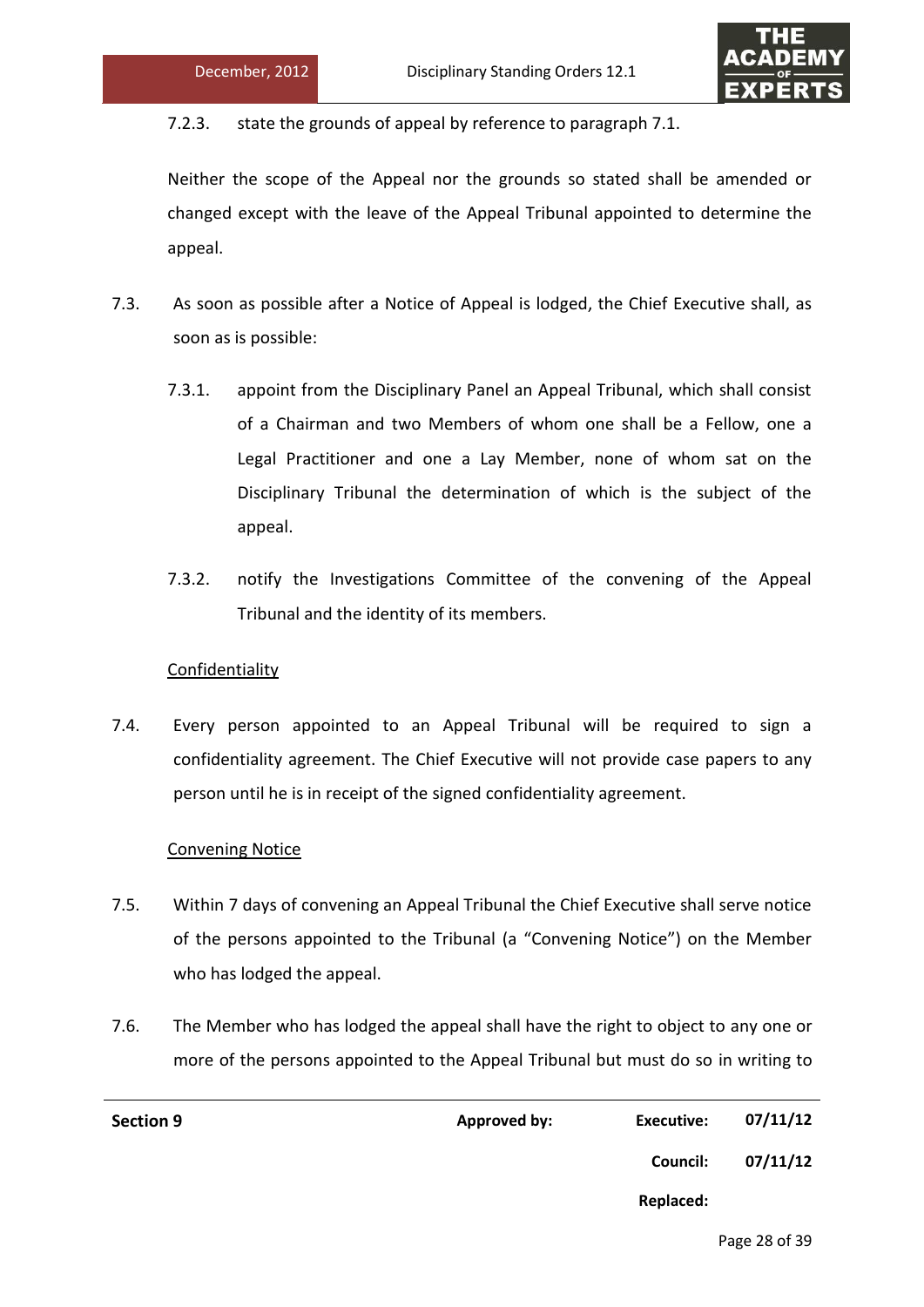

the Chief Executive, setting out his reasons for such objection, within 7 days of the date on which the Convening Notice has been served upon him.

# Conflict of Interest

- 7.7. No person appointed to an Appeal Tribunal shall consider any appeal in which he has, may have, or perceived as having to have a conflict of interest.
- 7.8. Where a person appointed to an Appeal Tribunal considers that he has, may have or perceived as having a conflict of interest in relation to an appeal, he must immediately notify the Chief Executive.

# Replacement Appointments

- 7.9. Prior to the substantive appeal hearing being opened the Chief Executive may:
	- 7.9.1. after consideration of any objection or objections and the reasons therefor notified to him under paragraph 7.6; and/or
	- 7.9.2. after consideration of potential conflict of interest notified to him under paragraph 7.8; and/or
	- 7.9.3. in any other case in which it appears to the Chief Executive that a member of the Appeal Tribunal is or will be unable to carry out his duties in a proper and timely manner,

remove one or more of those appointed to the Disciplinary Tribunal and replace him or them.

7.10. Where the Chief Executive replaces a member or members of a Disciplinary Tribunal in accordance with paragraph 7.9, he shall ensure that paragraph 7.3.1 is complied with and he shall serve a further Convening Notice under paragraph 7.5.

| <b>Section 9</b> | <b>Approved by:</b> | <b>Executive:</b> | 07/11/12 |
|------------------|---------------------|-------------------|----------|
|                  |                     | Council:          | 07/11/12 |
|                  |                     | Replaced:         |          |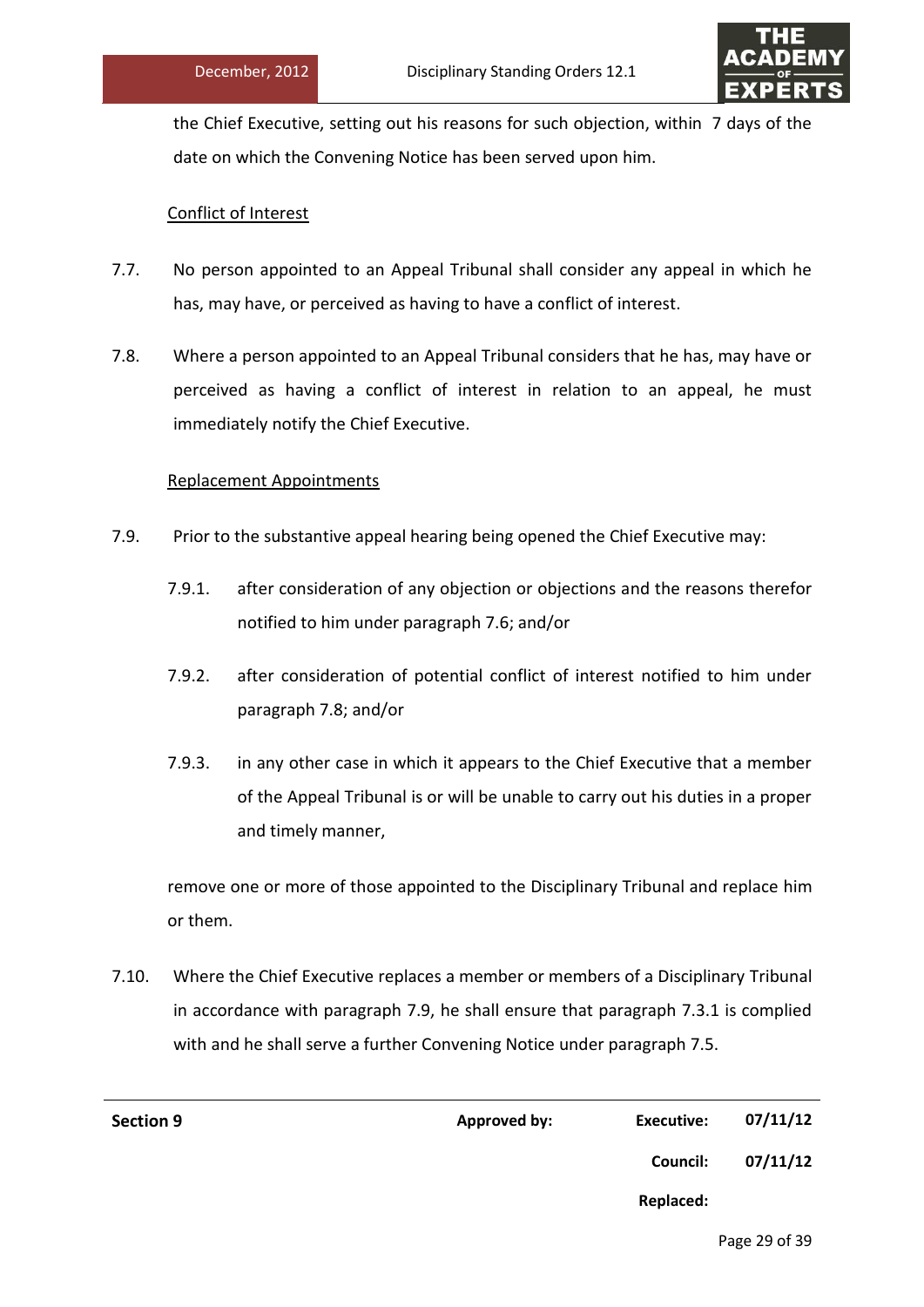

# Notice of Appeal Tribunal Proceedings

- 7.11. The Chief Executive shall fix a date for the Appeal to be heard (wherever possible in consultation with the parties) and shall:
	- 7.11.1. notify the Member or his Representative and the Investigations Committee no later than 28 days prior to the date of such hearing; and
	- 7.11.2. publish details of the Appeal on The Academy's web-site.

# Powers of the Chairman

- 7.12. Any time limit specified within this Order or elsewhere in relation to appeal proceedings may be waived by the Chairman of an Appeal Tribunal appointed to hear a case (retrospectively, if necessary), if he is satisfied that it is just to do so.
- 7.13. In addition to the powers set out within this Order, the Chairman of an Appeal Tribunal appointed to hear a case shall have, such powers as are set out within the Rules.

# Conduct of the Appeal

- 7.14. In proceedings before the Appeal Tribunal, the Member (or his Representative) may make further written submissions but the appeal shall be limited to a review of the determination and/or order of the Disciplinary Tribunal unless the Appeal Tribunal considers that in the exceptional circumstances of the case, it would be unfair or unreasonable not to hold a further hearing.
- 7.15. In so doing, the Appeal Tribunal shall have regard to:
	- 7.15.1. the Member's notice of appeal;
	- 7.15.2. any response lodged by the Investigation Committee;

| <b>Section 9</b> | Approved by: | Executive:      | 07/11/12 |
|------------------|--------------|-----------------|----------|
|                  |              | <b>Council:</b> | 07/11/12 |
|                  |              | Replaced:       |          |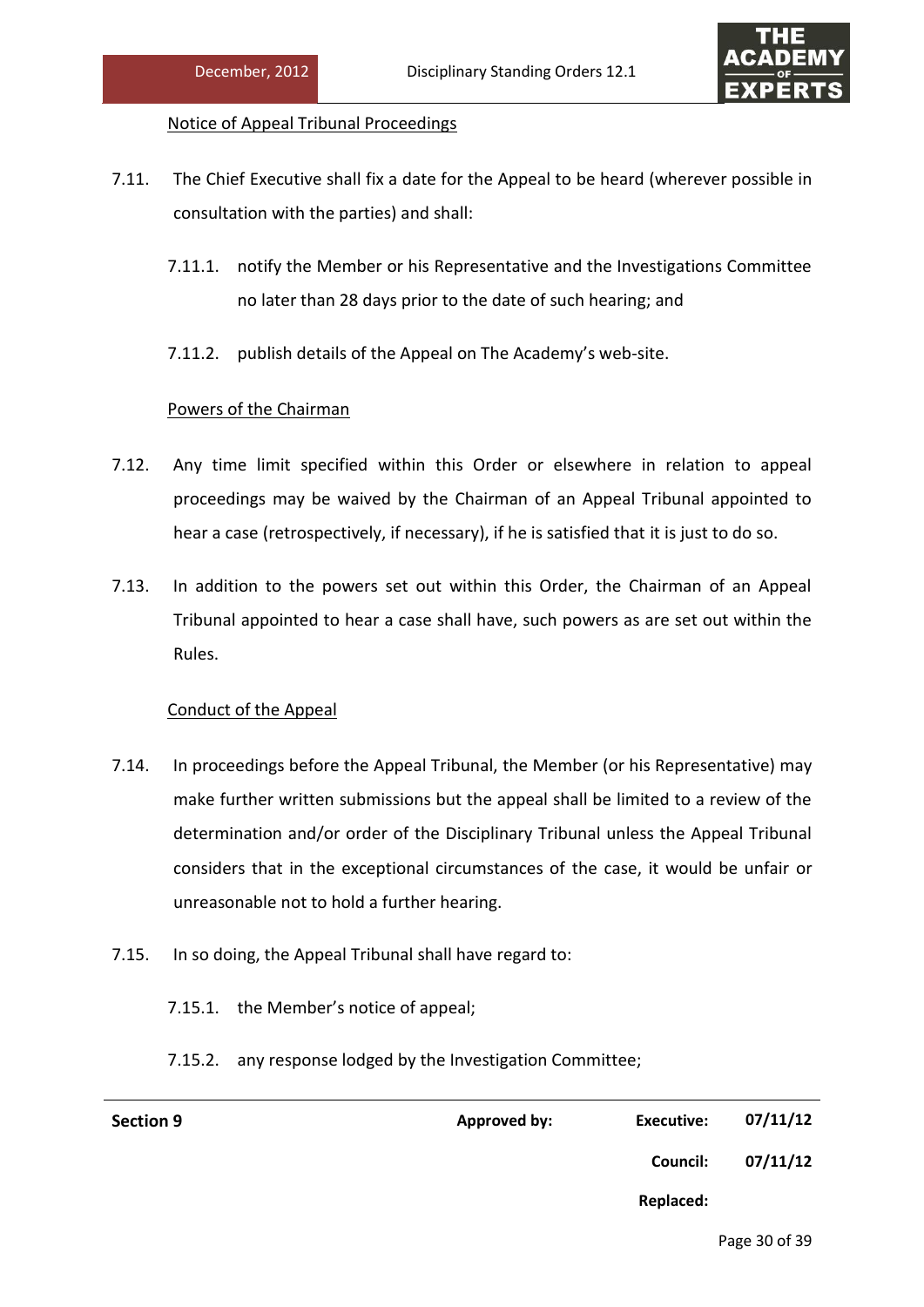

- 7.15.3. any further submissions made by the Member or the Investigation Committee;
- 7.16. The Appeal Panel may remit back to the Disciplinary Panel whose decision is the subject of the appeal, any question relevant to the determination of the appeal.
- 7.17. An Appeal Tribunal will not consider evidence that was not placed before the Disciplinary Tribunal unless it is significant and relevant new evidence which was not previously available to the Member and could not have become available to him on the making of reasonable enquiry. If new evidence is admitted, then the Appeal Tribunal may direct that the Disciplinary Tribunal reconvene to receive the new evidence and to reconsider its determination in the light of it.
- 7.18. Otherwise, the Appeal Tribunal may:
	- 7.18.1. confirm or vary the decision of the Disciplinary Tribunal or substitute its own decision; and/or
	- 7.18.2. confirm or vary the penalty imposed by the Disciplinary Tribunal, but shall not impose any penalty that the Disciplinary Tribunal could not properly have imposed.

# **8. Service**

- 8.1. Any notice or document required to be served on a Member arising out of or in connection with a Complaint or consequent Disciplinary or Appeal Proceedings shall be served:
	- 8.1.1. by registered post, or recorded delivery post to the address held for the Member by the Chief Executive or to any alternative address which:

| <b>Section 9</b> | Approved by: | <b>Executive:</b> | 07/11/12 |
|------------------|--------------|-------------------|----------|
|                  |              | Council:          | 07/11/12 |
|                  |              | Replaced:         |          |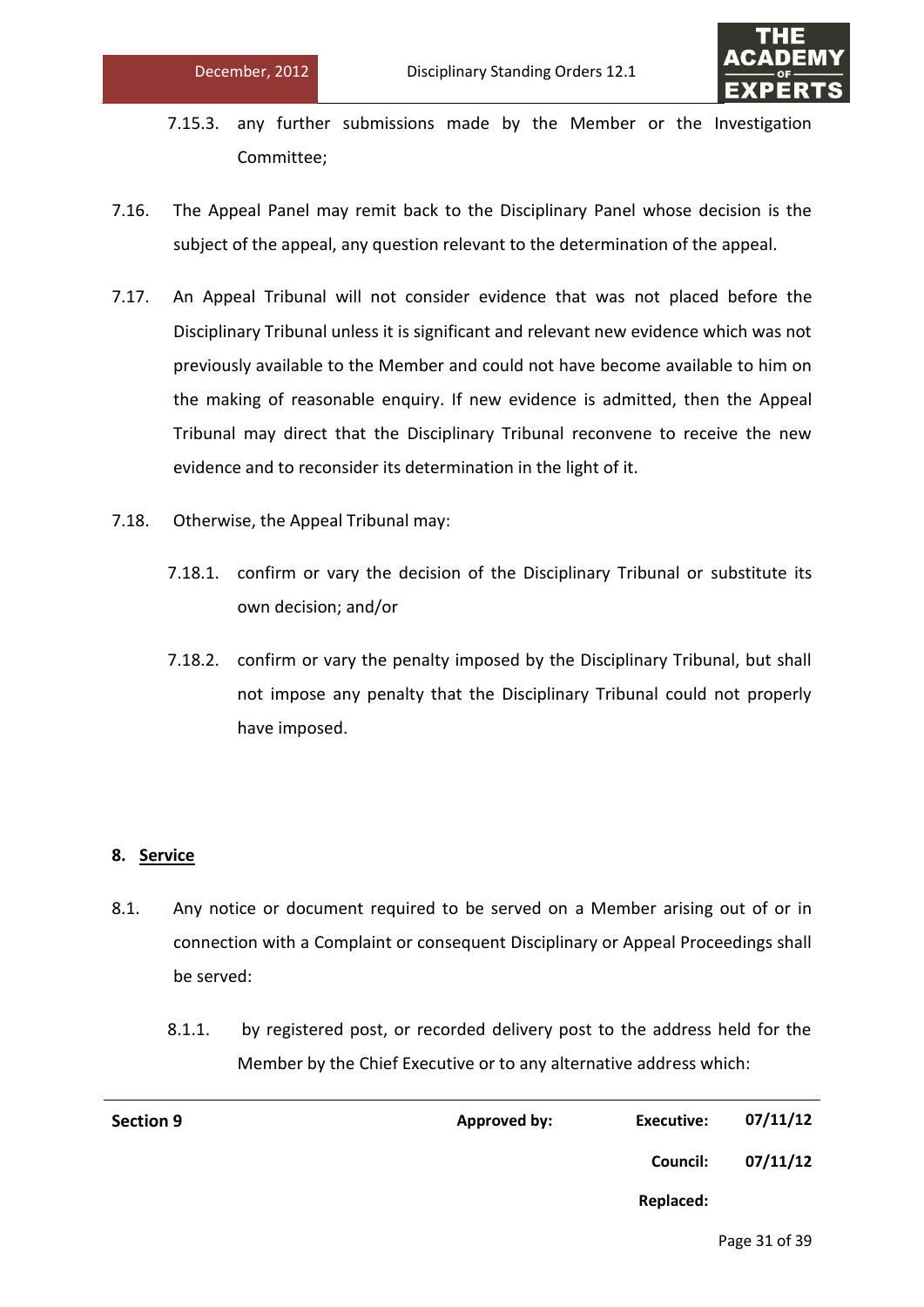

- 8.1.1.1. the Member has requested that such documents be sent; or
- 8.1.1.2. the Chief Executive has reasonable cause to believe is a valid address for correspondence, or
- 8.1.2. by electronic mail to an electronic mail address that the Member has notified to the Chief Executive, or that the Chief Executive has reasonable cause to believe is a valid address for electronic correspondence, or
- 8.1.3. by hand to the Member himself or to an employment address that the Member has notified to the Chief Executive, provided that a signature acknowledging delivery is obtained from an appropriate person.
- 8.2. If the practitioner has instructed a Representative, the notice or document may also be served:
	- 8.2.1. by registered post, or recorded delivery post to the address of the Representative; or
	- 8.2.2. by electronic mail to an electronic mail address notified to the Chief Executive by either the Representative or the Member.
- 8.3. Any notice or document required to be served by a Member arising out of or in connection with a Complaint or consequent Disciplinary or Appeal Proceedings may be served:
	- 8.3.1. by registered post, or recorded delivery post to the Chief Executive at the address given on the Academy's web-site;
	- 8.3.2. by electronic mail to admin@academy-experts.org; or
	- 8.3.3. by hand to the address given on the Academy's web-site, provided that a signature acknowledging delivery is obtained from an appropriate person.

| <b>Section 9</b> | <b>Approved by:</b> | <b>Executive:</b> | 07/11/12 |
|------------------|---------------------|-------------------|----------|
|                  |                     | Council:          | 07/11/12 |
|                  |                     | Replaced:         |          |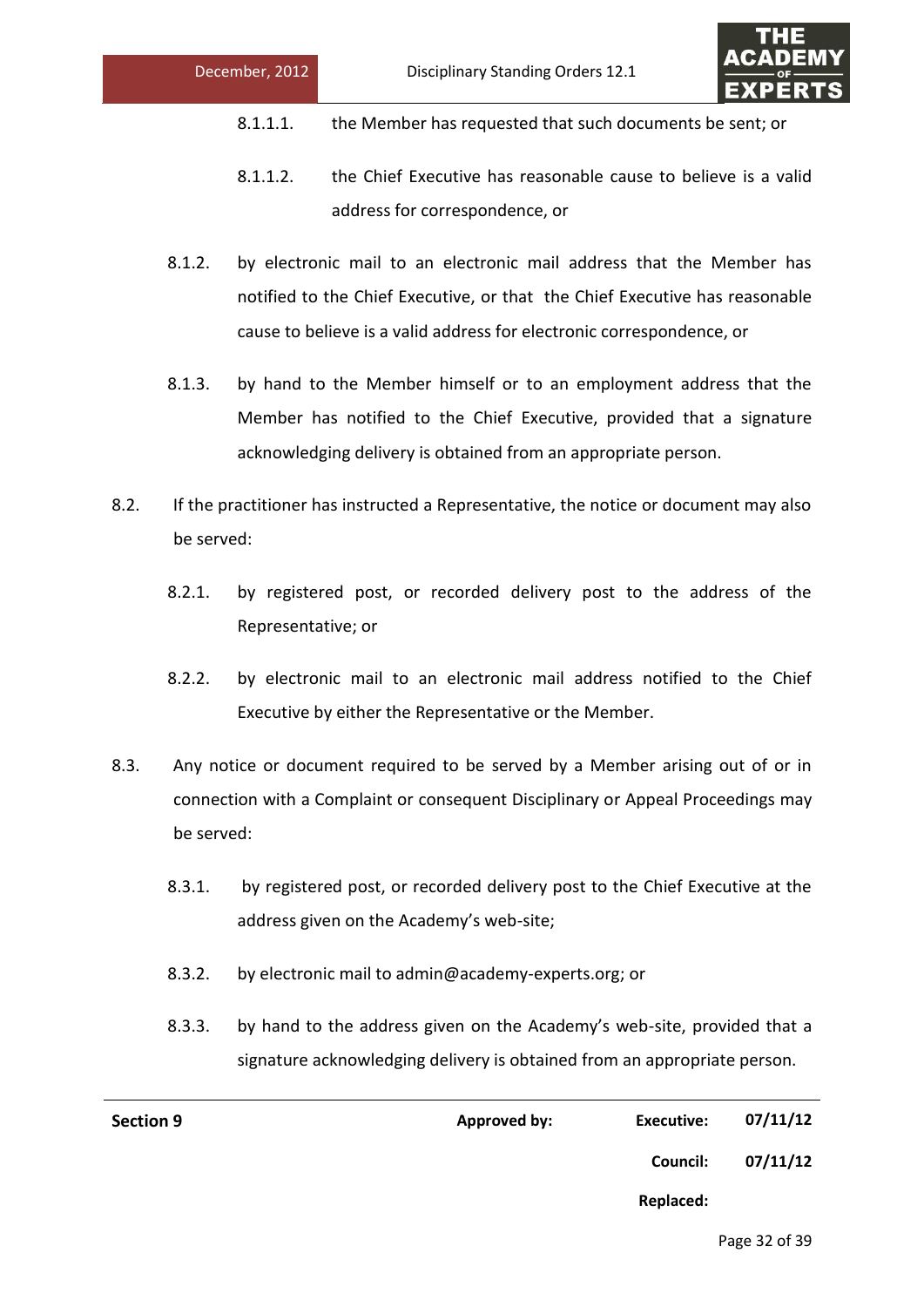

- 8.4. The service of any notice or document required to be served pursuant to this Order be proved by:
	- 8.4.1. a confirmation of posting issued by or on behalf of the Post Office, or other postal operator or delivery service;
	- 8.4.2. an electronic confirmation of receipt of the notice or document sent by electronic mail; or
	- 8.4.3. a signed statement from any person serving the notice or document confirming that the notice or document was:
		- 8.4.3.1. handed to the Member; or
		- 8.4.3.2. left at the Member's employment address, and that a signature acknowledging delivery is obtained from an appropriate person.
- 8.5. Any notice or other document required to be served pursuant to this Order shall be deemed to have been served:
	- 8.5.1. if sent by registered post, or recorded delivery post, on the third working day after posting; or
	- 8.5.2. if sent by electronic mail, on the first working day after electronic confirmation of receipt; or
	- 8.5.3. if delivered by hand, on the first working day after such delivery

and all references in this Order to notice having been served shall be construed accordingly.

| <b>Section 9</b> | <b>Approved by:</b> | <b>Executive:</b> | 07/11/12 |
|------------------|---------------------|-------------------|----------|
|                  |                     | Council:          | 07/11/12 |
|                  |                     | Replaced:         |          |
|                  |                     |                   |          |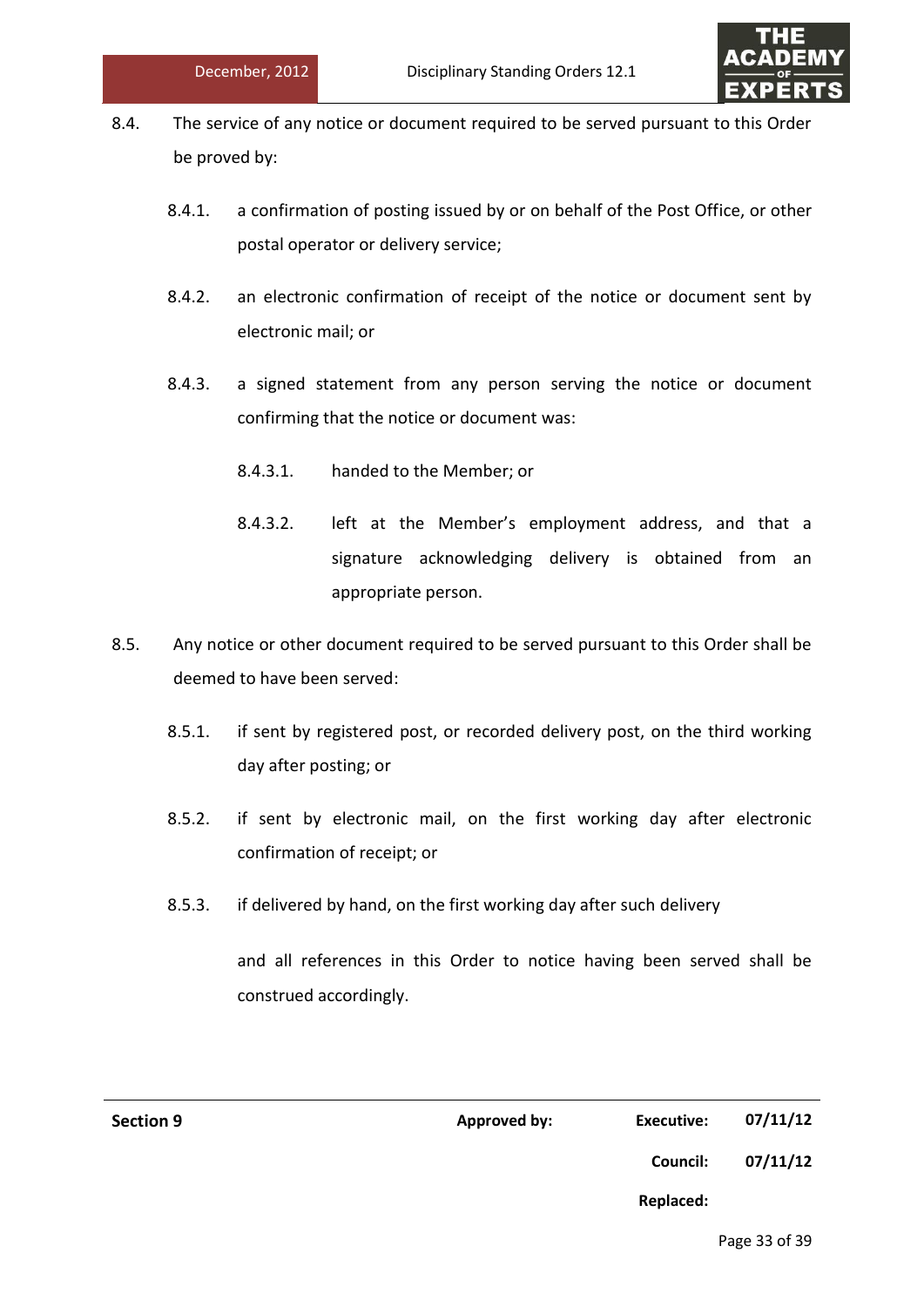

# **9. Confidentiality of Information**

- 9.1. Subject to the following, information, which comes to the knowledge of the Chief Executive, the Investigations Committee, a Disciplinary Tribunal, an Appeal Tribunal or any other office holder, Member or servant of the Academy in the course of any preliminary enquiry, investigation or Disciplinary Proceedings shall be treated as confidential save that it may be used and disclosed:
	- 9.1.1. in the course of and for the purposes of a preliminary enquiry, investigation or consequent Disciplinary Proceedings;
	- 9.1.2. in the course of a public hearing;
	- 9.1.3. in any report, notice, determination or order made in the course of and for the purposes of such preliminary enquiry, investigation or consequent Disciplinary Proceedings; and
	- 9.1.4. as required by law.
- 9.2. Any disclosure of such information pursuant to paragraph 9.1 shall be on terms that it is confidential and no such information shall be disclosed (directly or indirectly) by the person to whom it is disclosed save:
	- 9.2.1. to his legal advisers for the purposes of obtaining advice in relation to the preliminary enquiry, or investigation or Disciplinary Proceedings;
	- 9.2.2. to any other person to whom disclosure is necessary for the purposes of obtaining evidence, information or assistance in connection with the investigation or disciplinary proceedings;
	- 9.2.3. for the purposes of a public hearing; and

| <b>Section 9</b> | Approved by: | Executive: | 07/11/12 |
|------------------|--------------|------------|----------|
|                  |              | Council:   | 07/11/12 |
|                  |              | Replaced:  |          |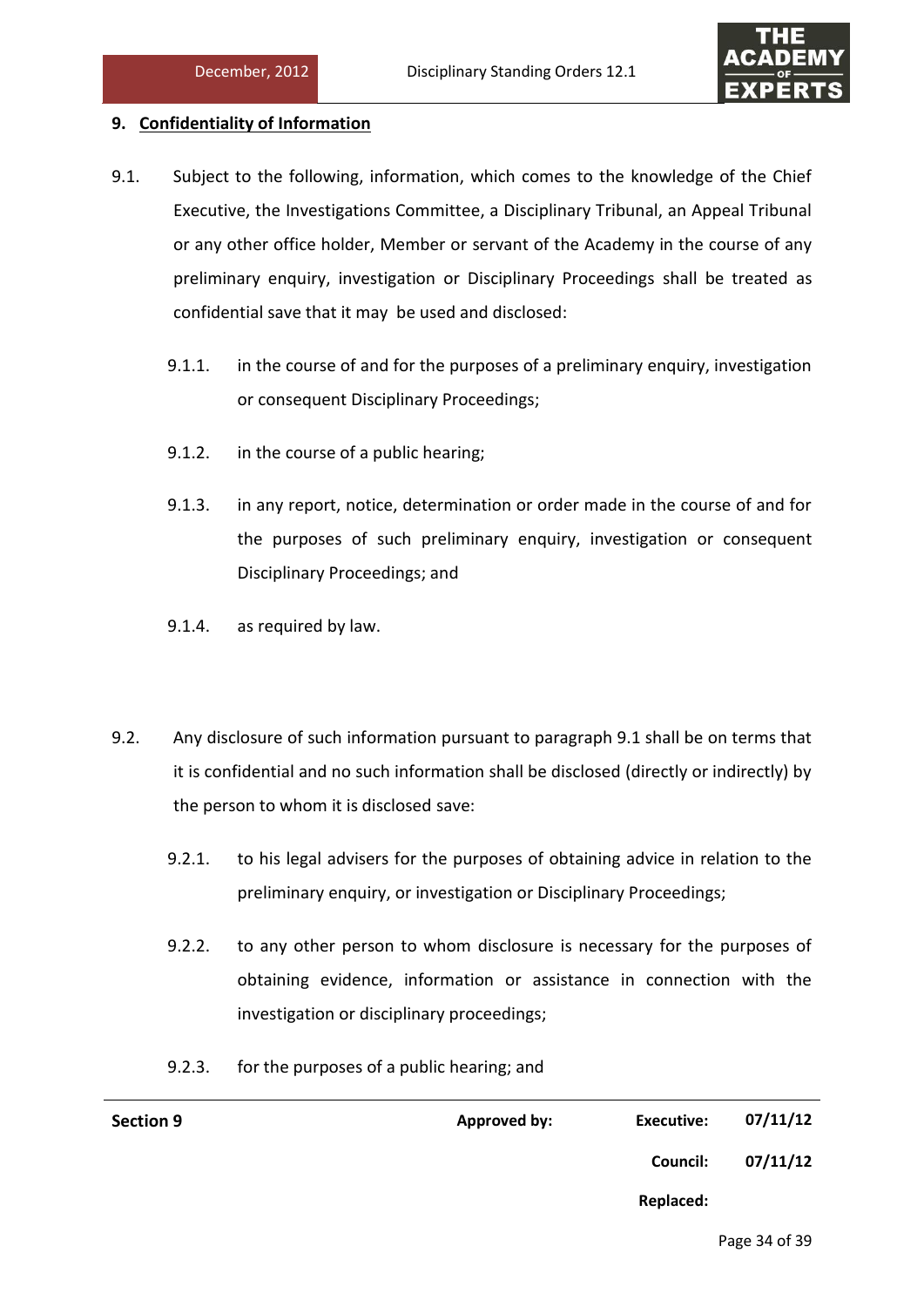

9.2.4. as required by law.

- 9.3. With the approval of The Executive, such information may be disclosed by the Chief Executive to any regulatory body, any investigation or prosecuting authority, or to any person, body or authority carrying out any role similar to that of regulation, investigation or prosecution in any part of the world.
- 9.4. Paragraphs 9.1 to 9.3 shall not apply to any information which is obtained by the Chief Executive, the Investigations Committee, a Disciplinary Tribunal, an Appeal Tribunal or any other office holder, Member or servant of the Academy which is or comes to be in the public domain, or is disclosed at a public hearing, or in relation to which confidentiality had been waived.

# **10. Publicity**

- 10.1. Subject to paragraphs 10.2 and 10.4, where a Disciplinary or Appeal Tribunal makes any determination or other order under this Order, the Chief Executive shall cause a record of the Tribunal's determination or order to be published, as soon as practicable, in such a manner as he thinks fit.
- 10.2. Where a Disciplinary Tribunal, or, on appeal, an Appeal Tribunal finds a charge not proved, either in whole nor in part, the Chief Executive shall cause a record of the determination to be so published if, but only if, the Member so requests.
- 10.3. Unless the relevant Tribunal otherwise directs, a record of its determination shall state the name of the Member and describe the Tribunal's determination and any order or orders (if any) made against the Member, but need not include the name of any other person or body concerned in the Complaint or appeal.
- 10.4. The Chief Executive shall not cause a record of a Tribunal's determination and/or order to be published under paragraph 10.1 until the period allowed by paragraph

| <b>Section 9</b> | Approved by: | Executive:      | 07/11/12 |
|------------------|--------------|-----------------|----------|
|                  |              | <b>Council:</b> | 07/11/12 |
|                  |              | Replaced:       |          |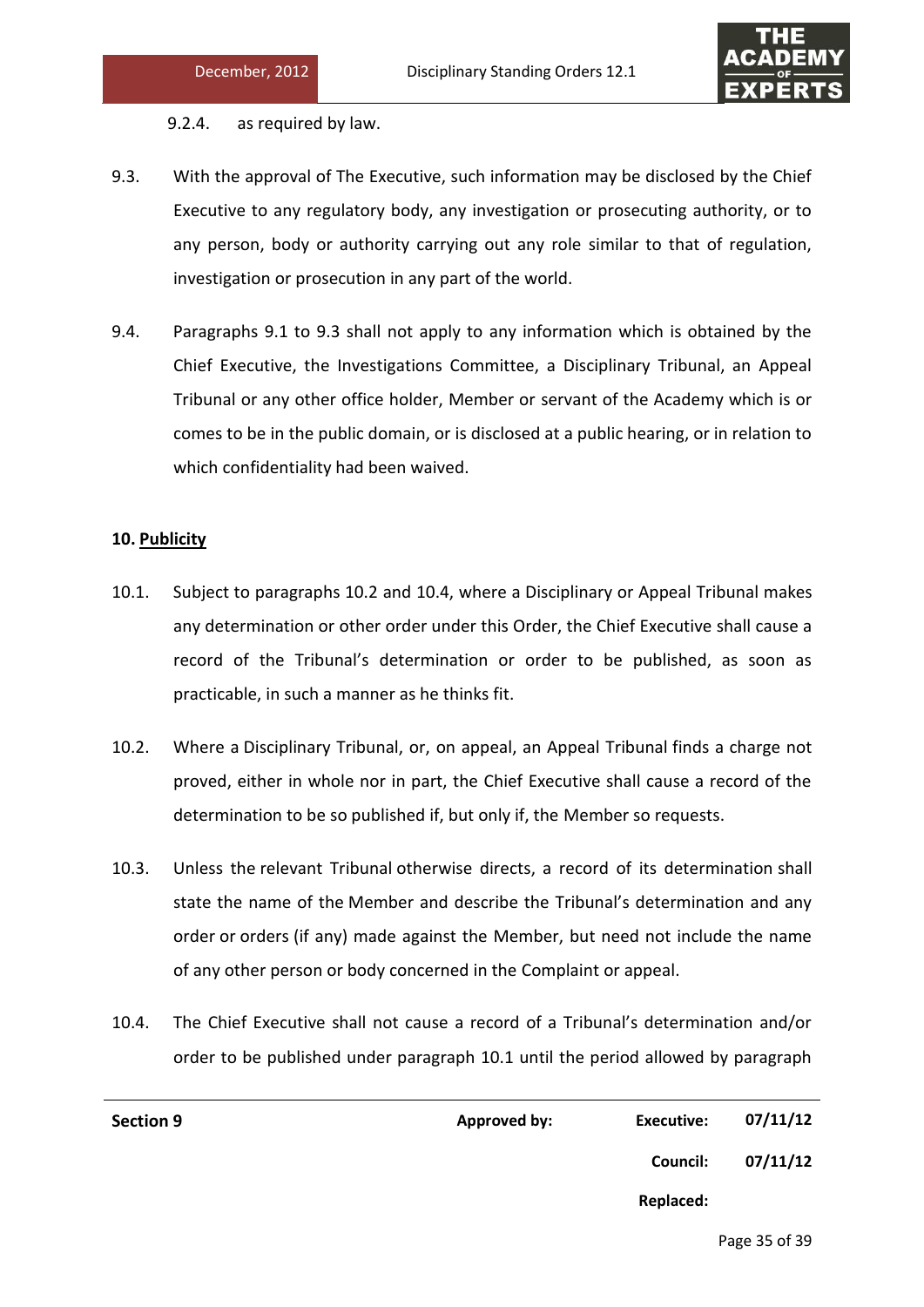

7.2 for giving notice of appeal against the determination and/or order has expired; and if an effective notice of appeal is given paragraph 7.2, then, unless the appeal is abandoned:

- 10.4.1. no record of the Disciplinary Tribunal's decision shall be published under paragraph 10.1, but
- 10.4.2. subject to paragraph 10.2 a record of the Appeal Tribunal's determination and order or orders (if any) on the appeal shall be so published.
- 10.5. Notwithstanding paragraphs 10.2 and 10.4, the relevant Tribunal may cause a record of its determination and order or orders (if any) to be published at any time if in its opinion, publication is desirable in view of any statement or comment made in the public domain or otherwise in the public interest.

# **11. The Disciplinary Register**

- 11.1. The Chief Executive shall maintain a Disciplinary Register ("the Register") containing adequate details of:
	- 11.1.1. every Complaint investigated by the Investigations Committee, together with a full record of all decisions reached by the Investigations Committee,
	- 11.1.2. all determinations and orders (if any) of the Disciplinary Tribunal and the Appeal Tribunal, made in relation to that Complaint, including the fact and outcome of any review conducted pursuant to paragraph 6.20 of this Order.
- 11.2. Where the Investigations Committee considers that a Complaint discloses no prima facie case of Improper Conduct or for some other reason should not be proceeded with, the decision will be recorded in Part A of the Register.

| <b>Section 9</b> | <b>Approved by:</b> | <b>Executive:</b> | 07/11/12 |
|------------------|---------------------|-------------------|----------|
|                  |                     | Council:          | 07/11/12 |
|                  |                     | Replaced:         |          |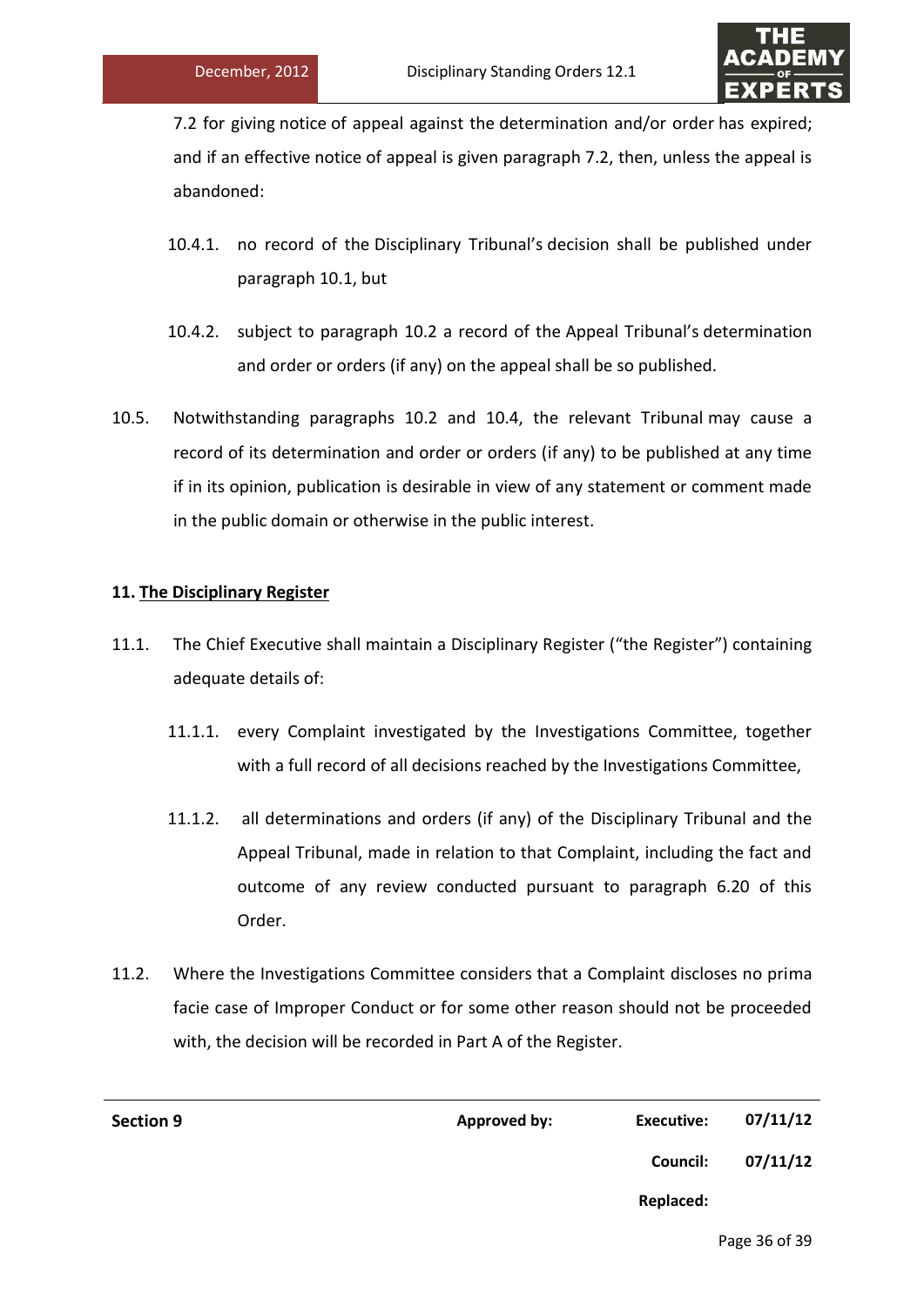

- 11.3. Where the Investigations Committee makes an Interim Order, the order shall be recorded in Part B of the Register.
- 11.4. Where the Investigations Committee makes a Consent Order or refers a charge to a Disciplinary Tribunal, the outcome, (including any review or appeal) will be kept in Part B of the Register, which shall set out:
	- 11.4.1. the charge,
	- 11.4.2. whether the charge was accepted by the Member,
	- 11.4.3. the substance of any Consent Order,
	- 11.4.4. the Disciplinary Tribunal's determination in relation to the charge, if any,
	- 11.4.5. the sanction imposed, if any,
	- 11.4.6. the result of any review , and
	- 11.4.7. the result of any appeal to the Appeal Tribunal.
- 11.5. Part A of the Register will not be open to public inspection. Part B of the Register shall be open to public inspection, save that:
	- 11.5.1. in the event of an application for review of an Interim Suspension Order pursuant to paragraph 5.29, the fact of the order shall not be open to public inspection until such review has been completed
	- 11.5.2. in the event of an application for review or appeal under paragraph 6.20 or paragraph 7.1 of this Order, the outcome of the Complaint shall not be open to public inspection until such review or appeal has been completed.

| <b>Section 9</b> | Approved by: | <b>Executive:</b> | 07/11/12 |
|------------------|--------------|-------------------|----------|
|                  |              | Council:          | 07/11/12 |
|                  |              | <b>Replaced:</b>  |          |
|                  |              |                   |          |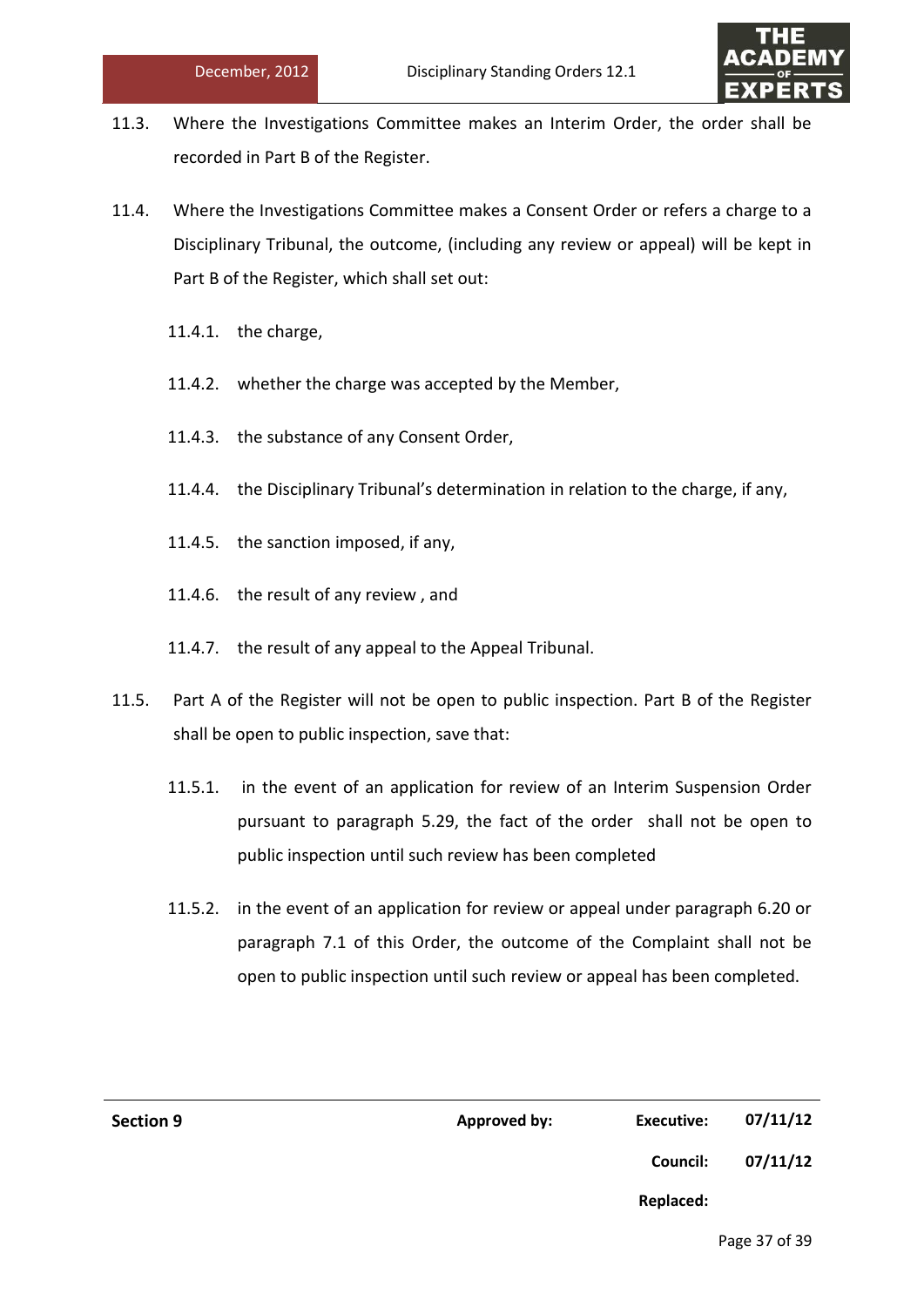

11.6. If either a Disciplinary Tribunal or an Appeal Tribunal determines that a charge has not been made out, such determinationshall not be open to public inspection in the Register, unless the Member concerned requests otherwise.

# **12. Disciplinary and Appeal Tribunal Rules**

- 12.1. The Academy's Disciplinary Rules Committee shall cause procedural rules to be issued, with the overriding objective of enabling a Disciplinary or Appeal Tribunal to deal with cases expeditiously and justly, and thus, so far as is practicable, to ensure that the parties are on an equal footing.
- 12.2. A Disciplinar or Appeal Tribunal must further the overriding objective by actively managing cases. Active case management includes:
	- 12.2.1. encouraging the parties to co-operate with each other in the conduct of the proceedings;
	- 12.2.2. identifying the issues at an early stage;
	- 12.2.3. giving directions to ensure that the trial of a case proceeds quickly and efficiently;
	- 12.2.4. fixing timetables or otherwise controlling the progress of the case;
	- 12.2.5. considering whether the likely benefits of taking a particular step justify the cost of taking it; and
	- 12.2.6. making use of technology, where appropriate.
- 12.3. The parties are required to assist a Disciplinary or Appeal Tribunal to further the overriding objective.

| 07/11/12 | Executive: | Approved by: | <b>Section 9</b> |
|----------|------------|--------------|------------------|
| 07/11/12 | Council:   |              |                  |
|          | Replaced:  |              |                  |